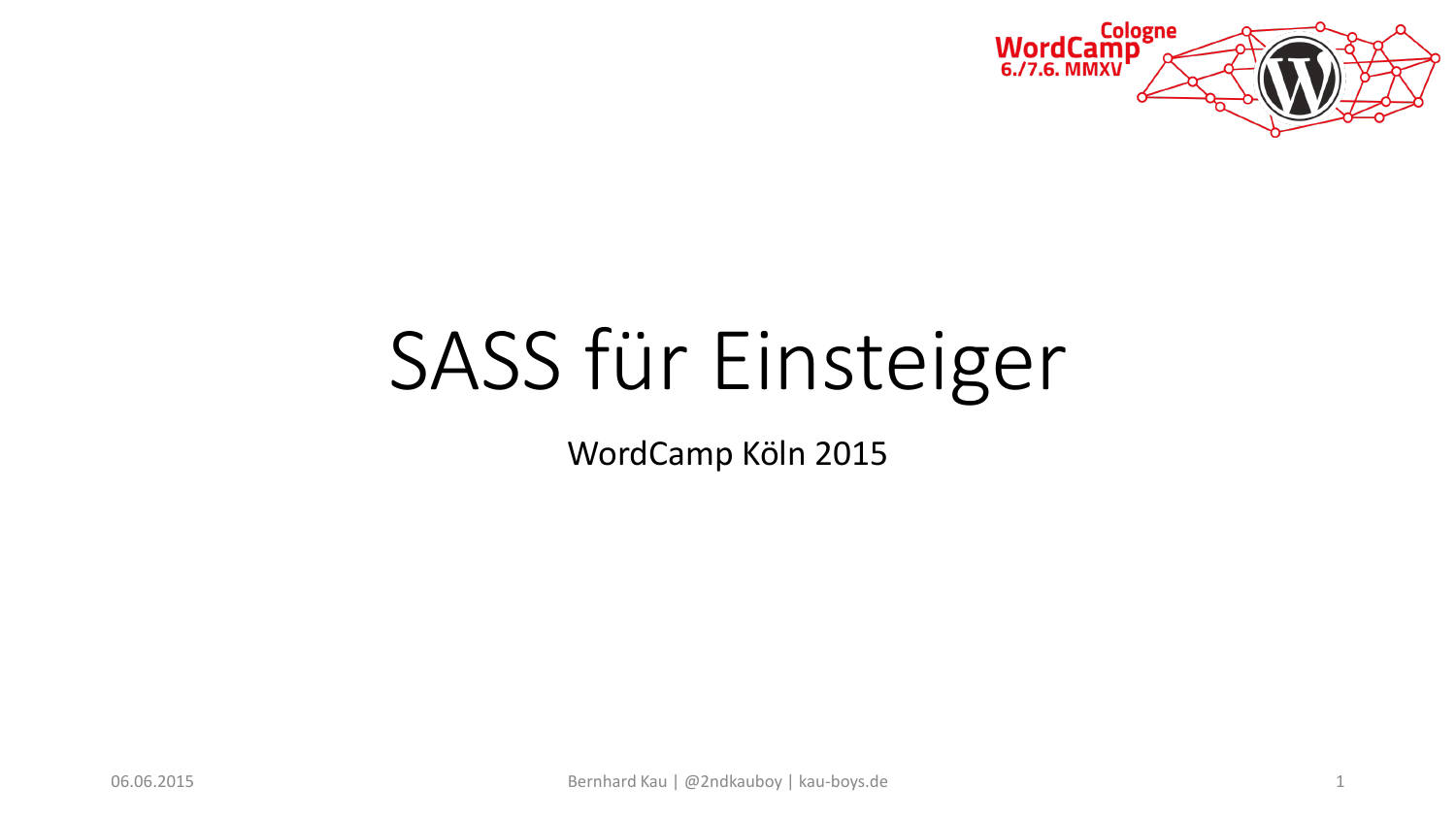

# Wer bin ich?

- Bernhard Kau
- Wahlberliner
- PHP-Entwickler
- WordPress-Plugin Hobby-Entwickler
- CSS-Tüftler
- Organisator der WP Meetup Berlin
- Blogger auf kau-boys.de
- Twittere unter @2ndkauboy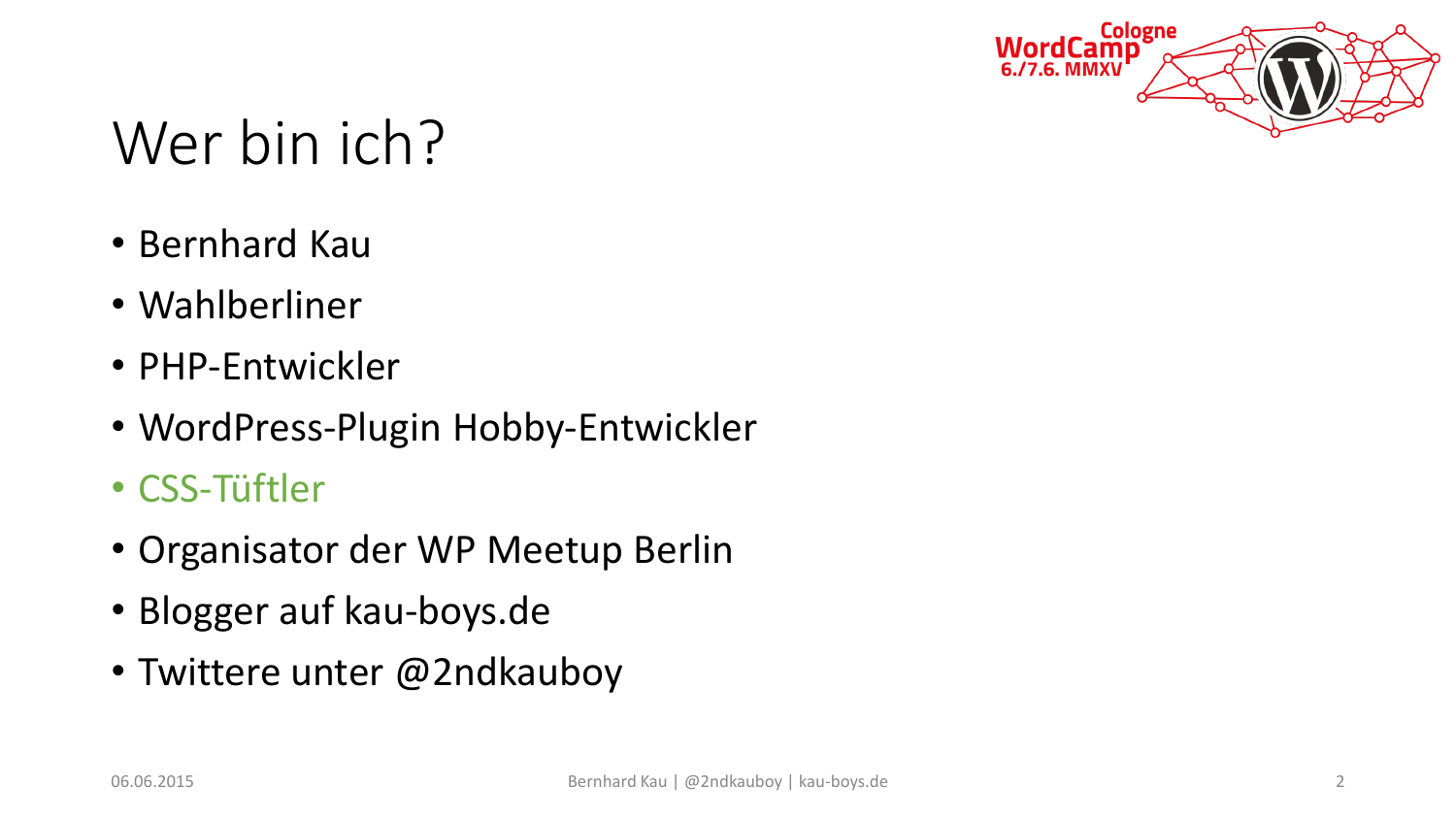

## Wofür steht SASS?

## SASS steht für "Syntactically Awesome Style Sheets"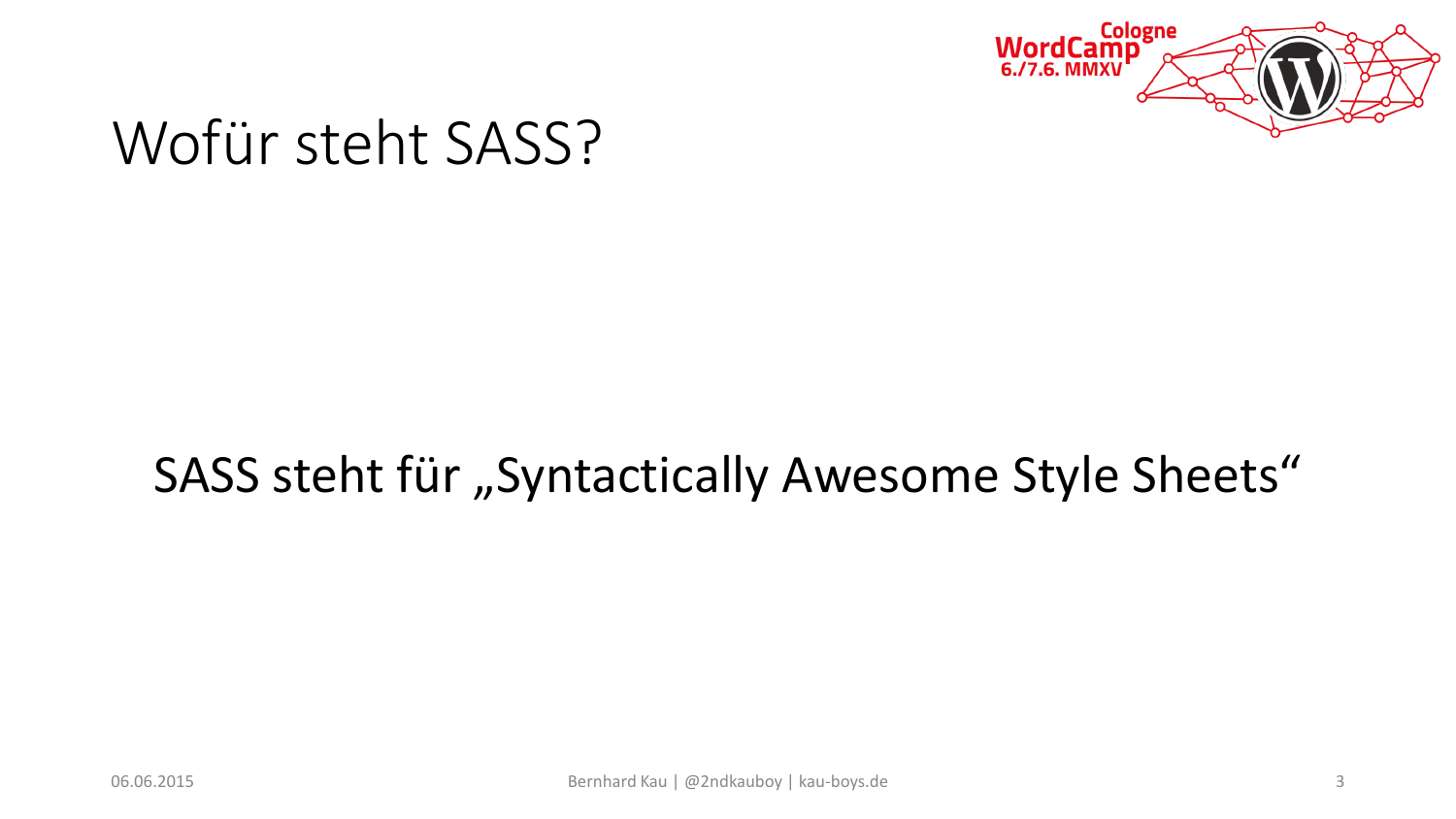

## Was ist SASS?

## SASS ist ein sogenannter CSS-Präprozessor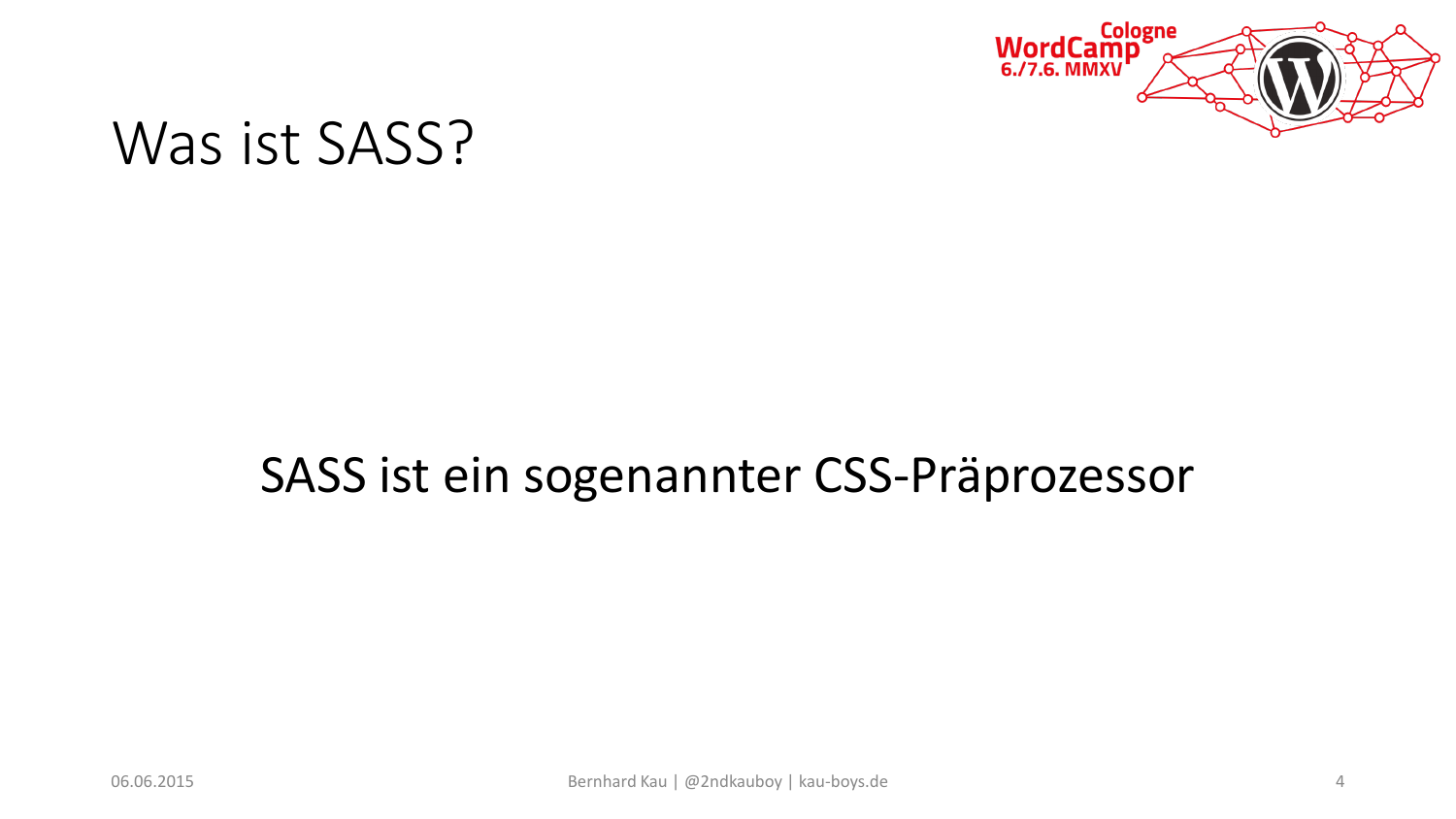

# Und was bedeutet das genau?

## Vereinfacht gesagt: "Programmieren in CSS"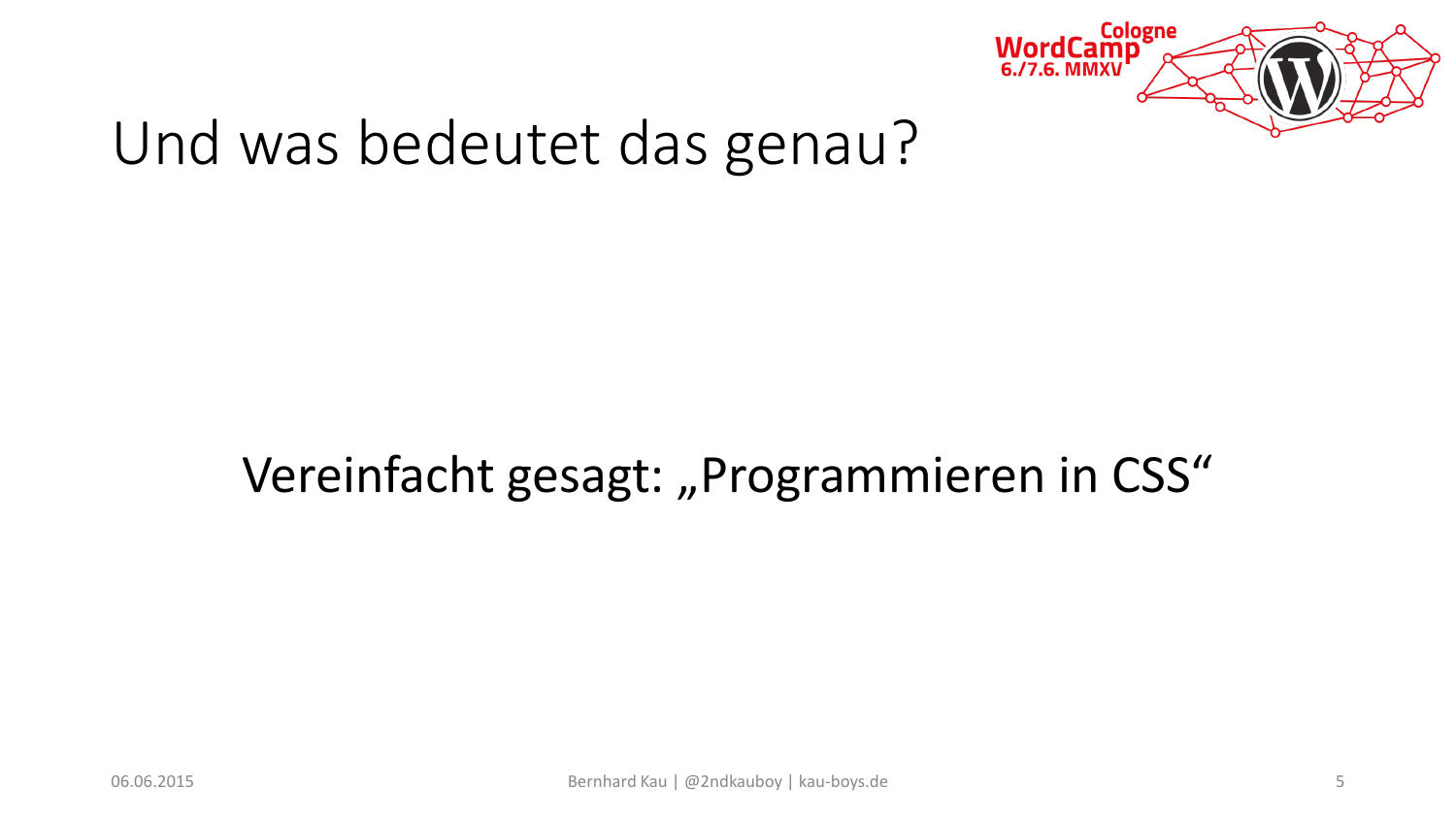

# SASS hat zwei Syntaxen

## SASS (indented syntax) SCSS

## **nav**

**ul margin: 0 padding: 0 list-style: none**

## **li**

**display: inline-block**

## **a**

**display: block padding: 6px 12px text-decoration: none**

```
nav {
  ul {
    margin: 0;
    padding: 0;
    list-style: none;
  }
```
**li { display: inline-block; }**

## **a { display: block; padding: 6px 12px; text-decoration: none;**

**}**

**}**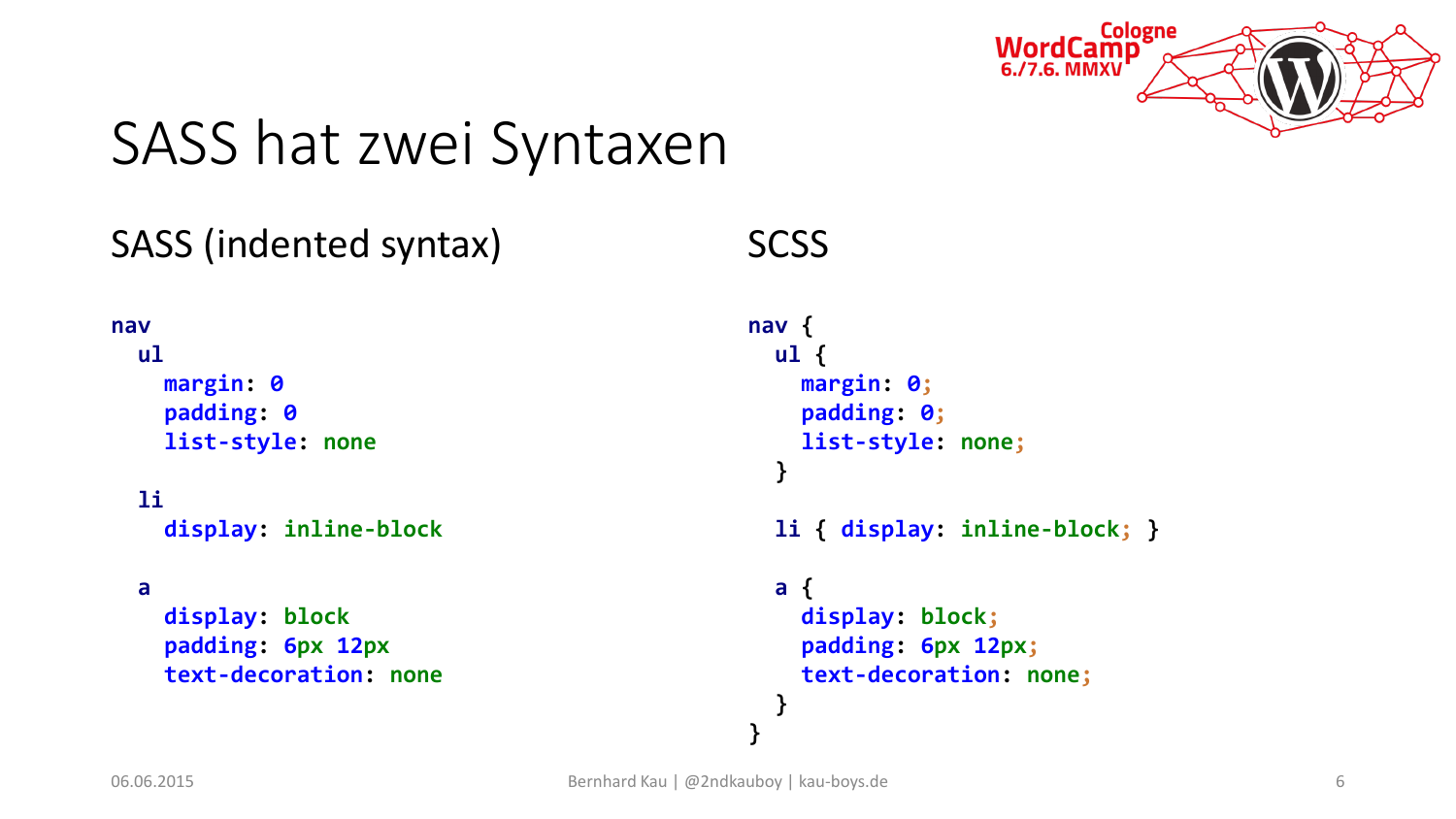

# Wichtige SASS Funktionen

- Variablen
- Nesting (Verschachtelung)
- Partials (Aufteilung in mehrere Dateien)
- Import (Zusammenführen von Dateien)
- Mixins ("Funktionen" in CSS)
- Extend (Erweiterung/Vererbung)
- Operatoren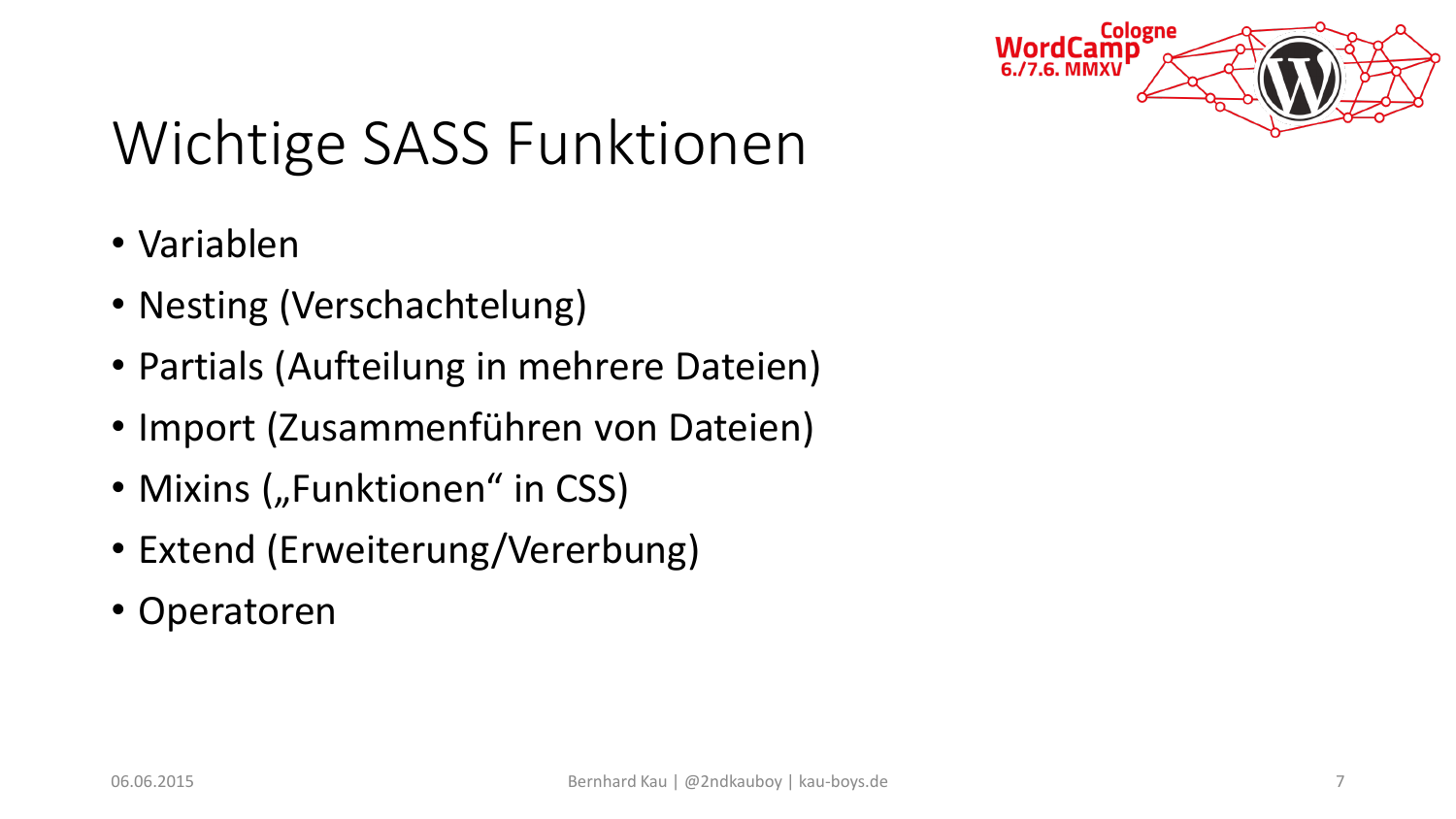

# Variablen

## SCSS<sup>CSS</sup>

```
$font-stack: Helvetica, sans-serif;
$primary-color: #333;
```

```
body {
 font: 100% $font-stack;
  color: $primary-color;
}
```

```
body {
  font: 100% Helvetica, sans-serif;
  color: #333;
}
```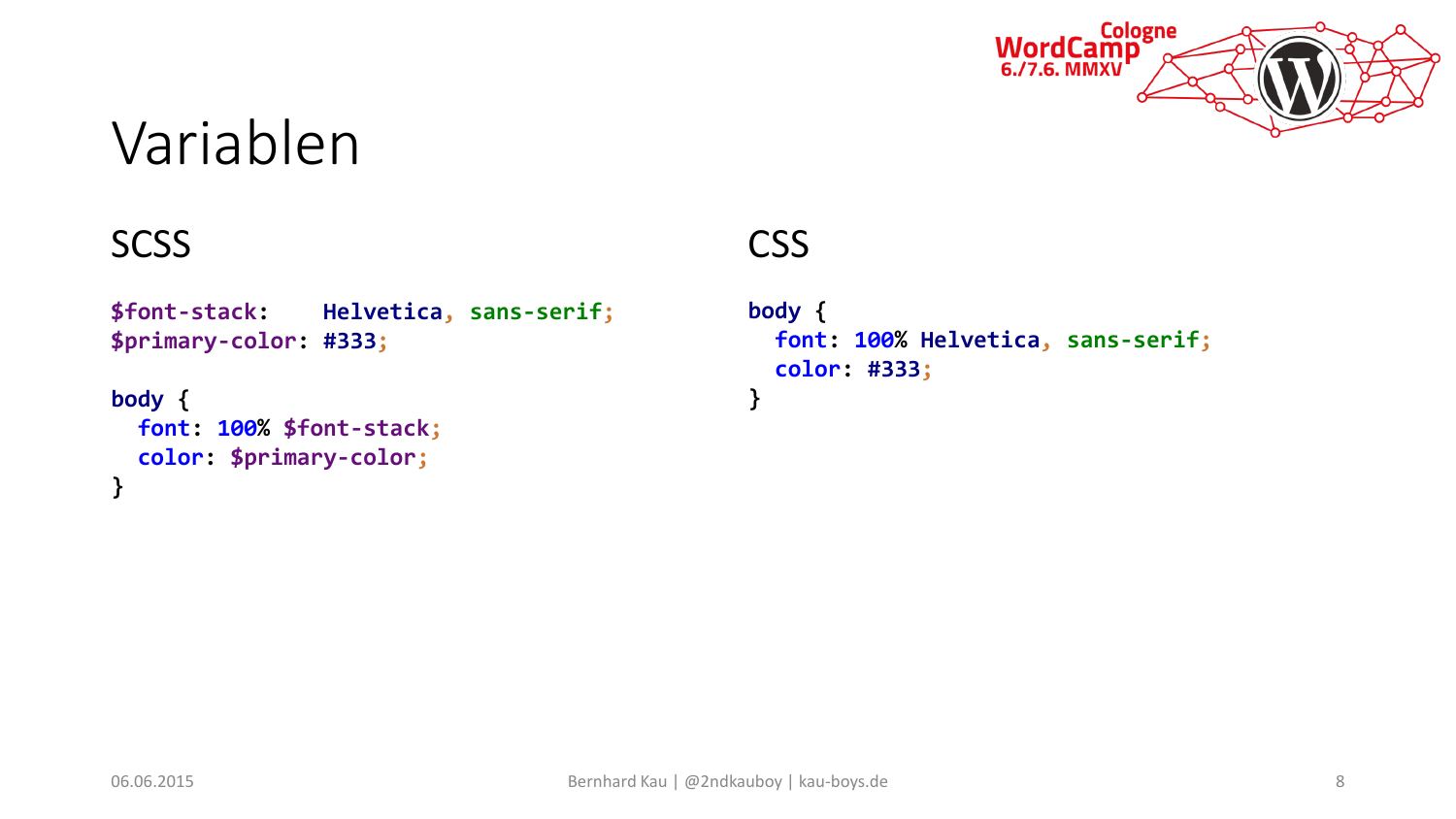

# Nesting (Verschachtelung)

## SCSS<sup>CSS</sup>

```
nav {
  ul {
    margin: 0;
    padding: 0;
    list-style: none;
  }
```

```
li { display: inline-block; }
```

```
a {
  display: block;
  padding: 6px 12px;
  text-decoration: none;
}
```

```
nav ul {
  margin: 0;
  padding: 0;
  list-style: none;
}
```

```
nav li {
 display: inline-block;
}
```

```
nav a {
  display: block;
  padding: 6px 12px;
  text-decoration: none;
```
**}**

**}**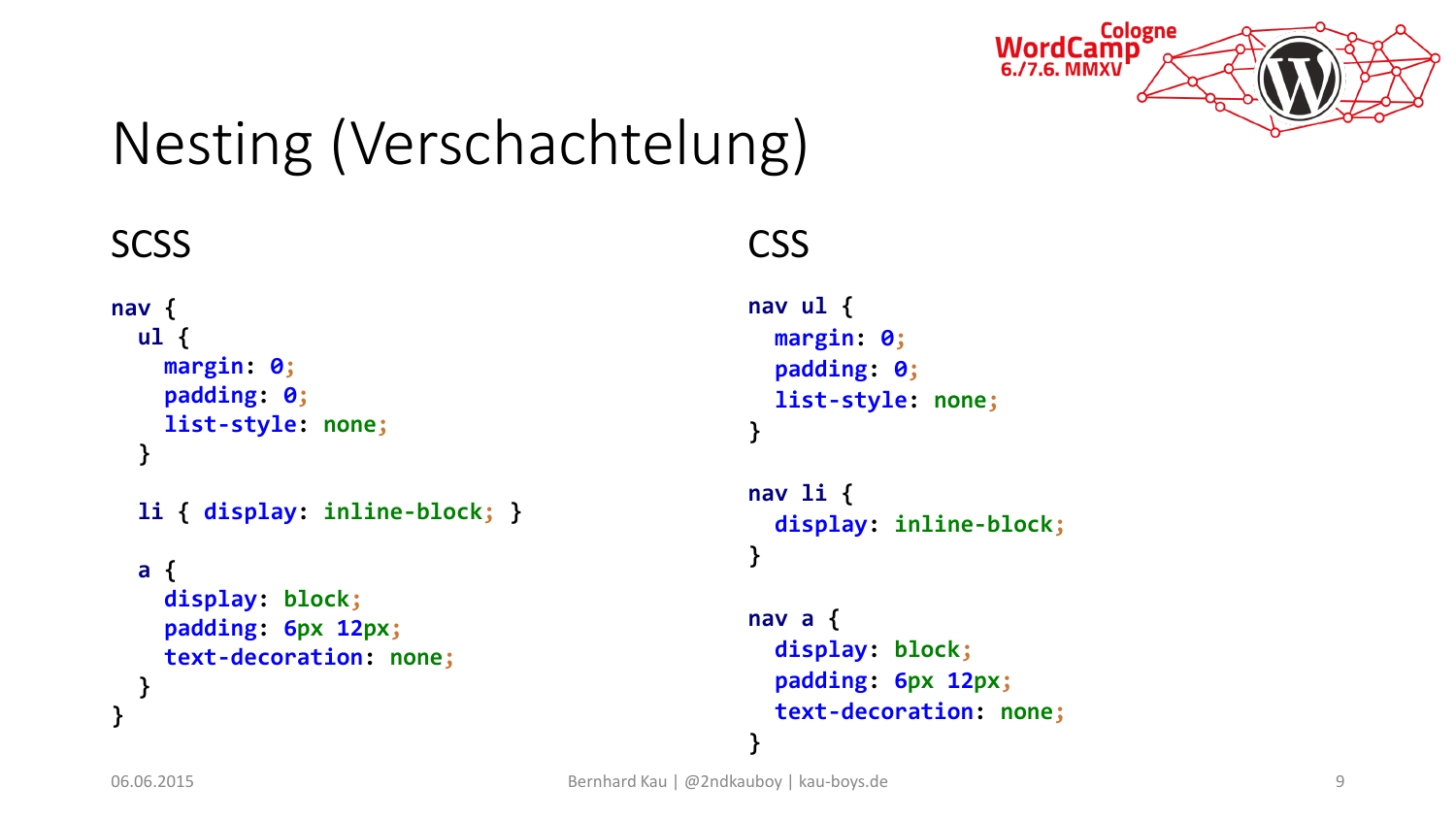

# Partials (Aufteilung in mehrere Dateien)

```
/*
Theme Name: My Theme
Theme URI: http://example.com/my-theme
Author: Me
Author URI: http://example.com/
Description: Just a random theme
*/
@import "_variables";
@import "_normalize";
@import "_navigation";
```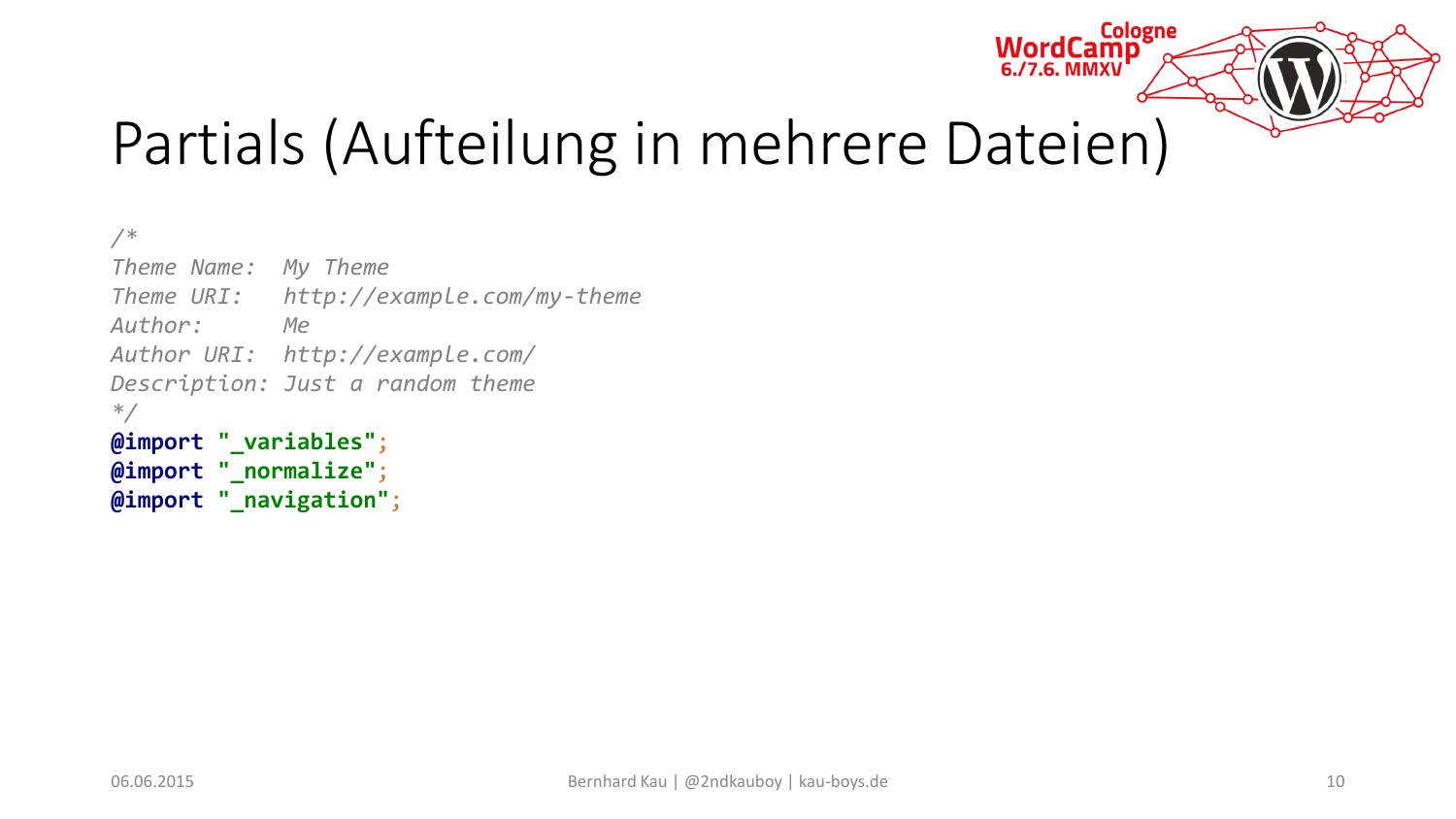

# Import (Zusammenführen von Dateien)

```
/*
Theme Name: Twentyfifteen Child
Theme URI: http://example.com/my-theme
Author: Me
Author URI: http://example.com/
Description: Just a random theme
Template: twentyfifteen
*/
@import "../twentyfourteen/style.css";
@import "_variables";
@import "_child_theme_styles";
```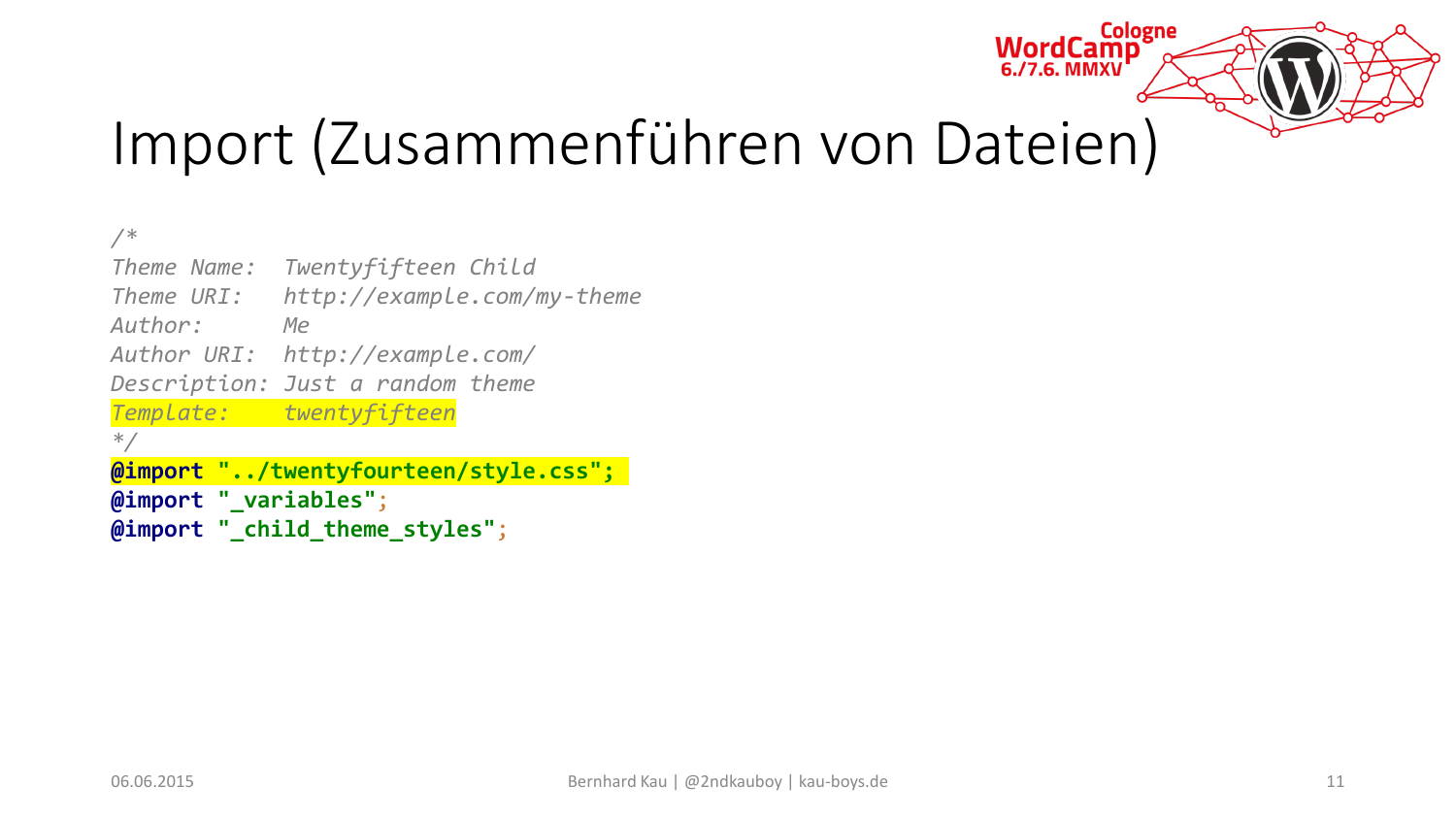

# Mixins ("Funktionen" in CSS)

## SCSS<sup>CSS</sup>

```
@mixin border-radius($radius) {
    -webkit-border-radius: $radius;
    -moz-border-radius: $radius;
    -ms-border-radius: $radius;
    border-radius: $radius;
}
```
**.box { @include border-radius(10px); }**

```
.box {
```
**}**

```
-webkit-border-radius: 10px;
-moz-border-radius: 10px;
-ms-border-radius: 10px;
border-radius: 10px;
```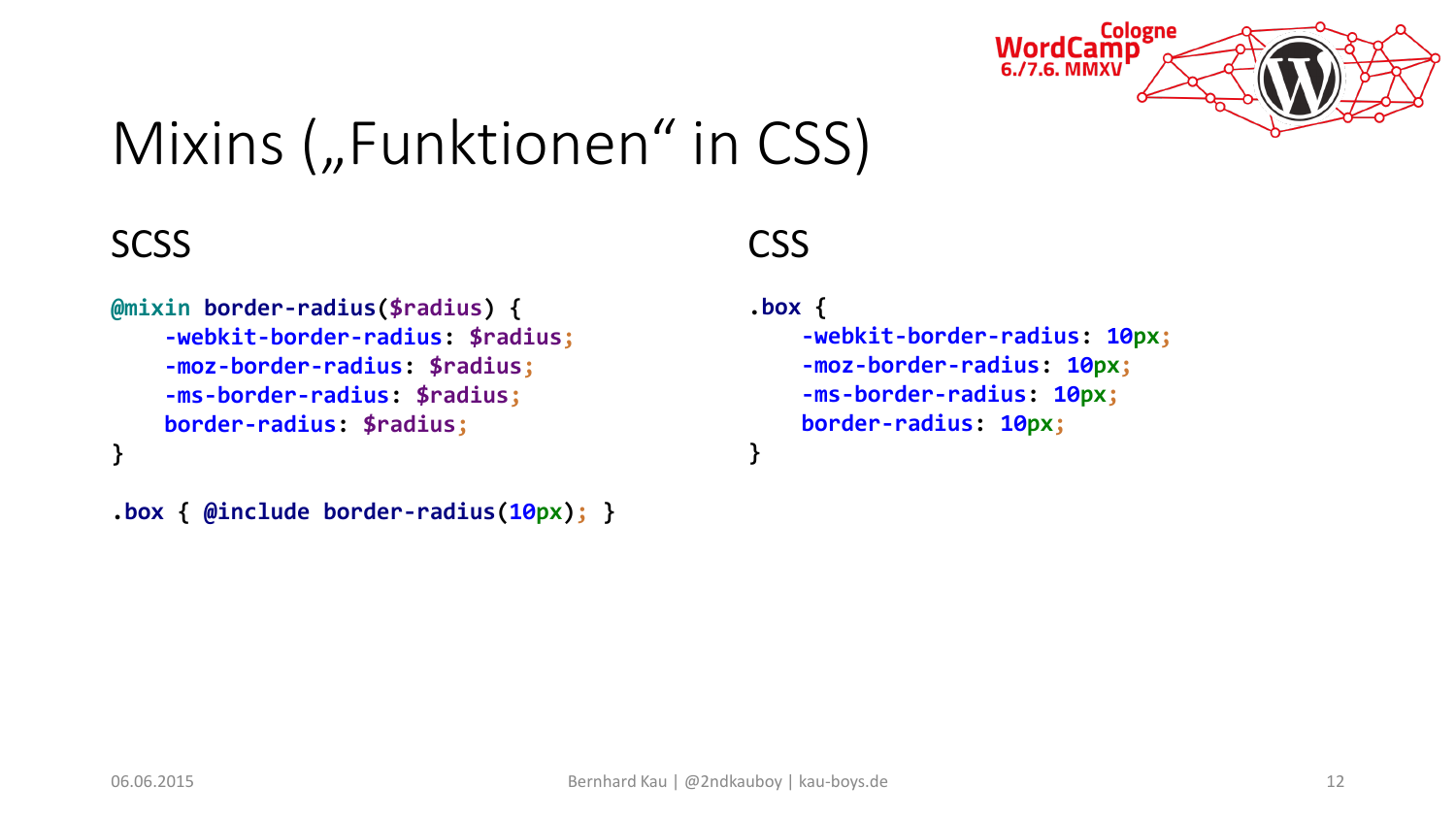

# Extend (Erweiterung/Vererbung)

## SCSS<sup>CSS</sup>

```
.message {
 border: 1px solid #ccc;
 padding: 10px;
 color: #333;
}
```

```
.success {
 @extend .message;
 border-color: green;
}
```

```
.error {
 @extend .message;
 border-color: red;
}
```

```
.message, .success, .error {
 border: 1px solid #cccccc;
 padding: 10px;
 color: #333;
}
```

```
.success {
 border-color: green;
}
```

```
.error {
 border-color: red;
}
```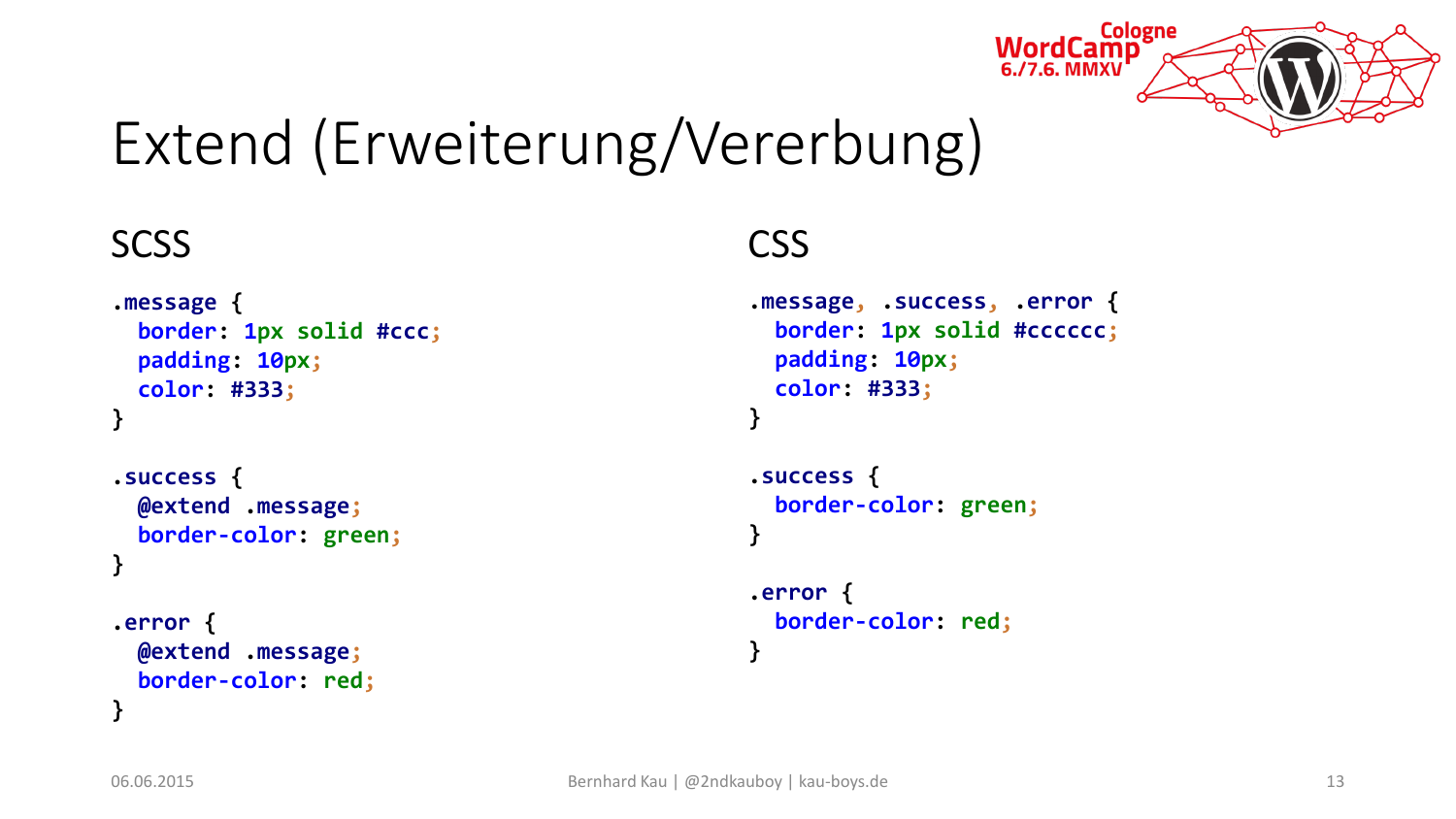

# Operatoren

## SCSS<sup>CSS</sup>

```
.container { width: 100%; }
article[role="main"] {
  float: left;
 width: 600px / 960px * 100%;
}
aside[role="complimentary"] {
  float: right;
 width: 300px / 960px * 100%;
```

```
.container {
 width: 100%;
}
```

```
article[role="main"] {
 float: left;
 width: 62.5%;
}
```

```
aside[role="complimentary"] {
 float: right;
 width: 31.25%;
}
```
**}**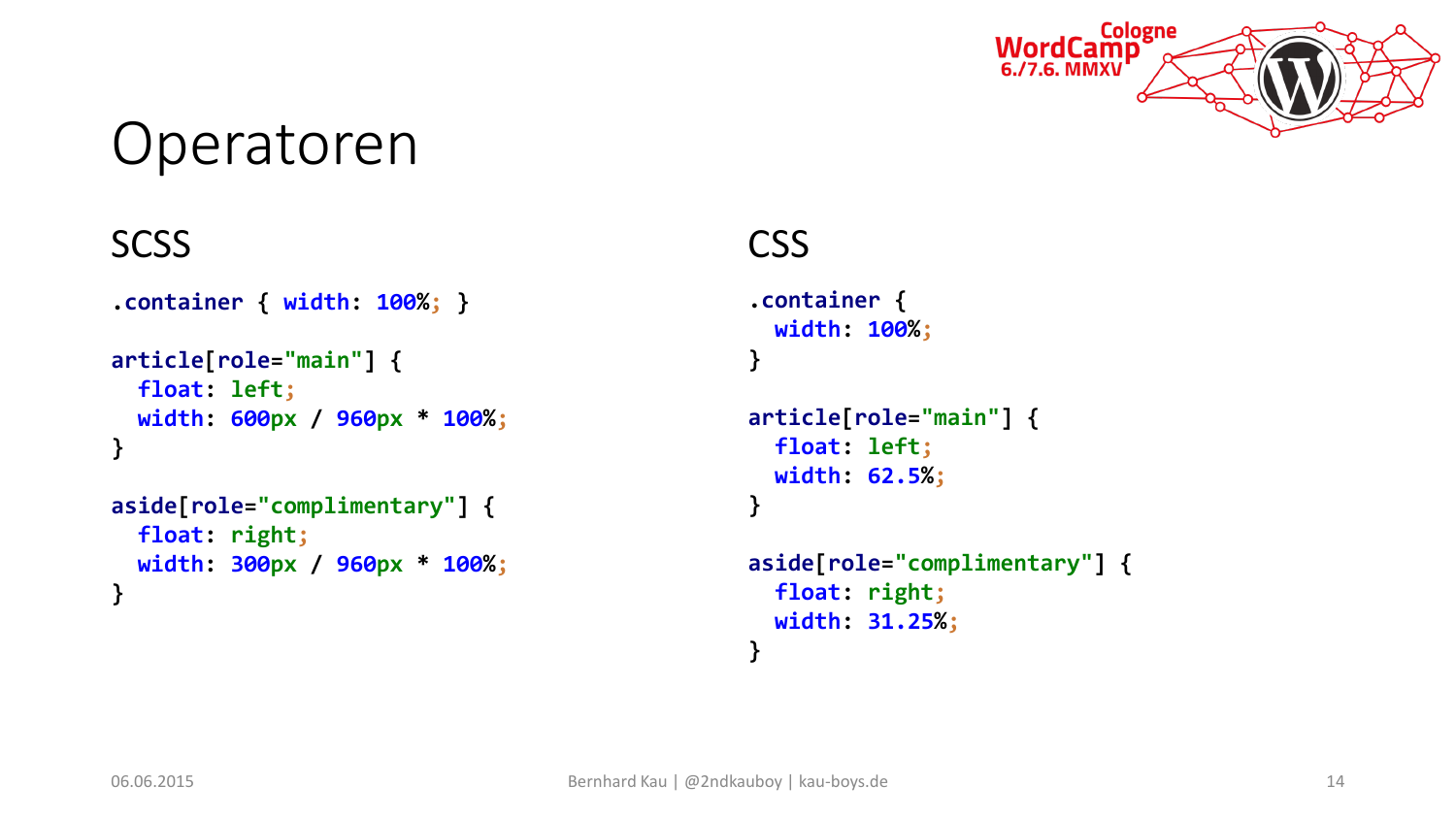

# Erweiterungen

- Zu SASS gibt es einige Erweiterungen, die den Funktionsumfang erweitern.
- Eine sehr bekannte und weit verbreitete ist **Compass**
- Es erweitert SASS um nützliche Hilfsfunktionen und Mixins
- Besonders im Zusammenhang mit CSS3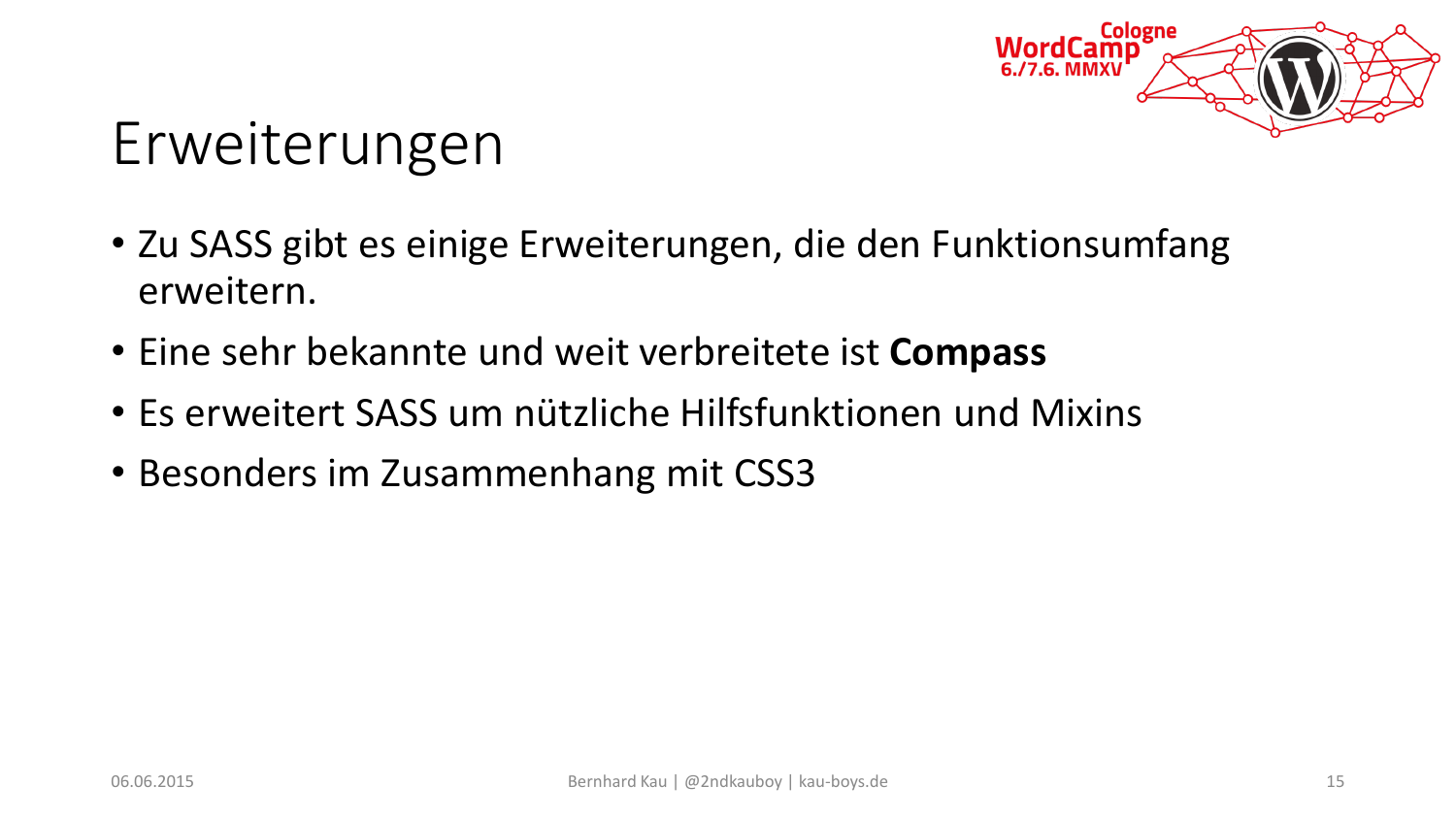

# Compass Beispiele

## SCSS<sup>CSS</sup>

```
@import "compass";
```

```
.button {
 @include border-radius(2px);
 @include box-shadow(0 0 10px #666);
 @include background(
    linear-gradient(
      to bottom, #ccc 0%,#eee 100%
    )
 );
}
```

```
.button {
 -moz-border-radius: 2px;
 -webkit-border-radius: 2px;
 border-radius: 2px;
 -moz-box-shadow: 0 0 10px #666666;
 -webkit-box-shadow: 0 0 10px #666666;
 box-shadow: 0 0 10px #666666;
 background: url('data:image/svg+xml;base64,PD9…==');
 background: -webkit-gradient(
   linear, 50% 0%, 50% 100%,
   color-stop(0%, #cccccc), color-stop(100%, #eee)
 );
 background: -moz-linear-gradient(top, #ccc 0%, #eee 100%);
 background: -webkit-linear-gradient(top, #ccc 0%, #eee 100%);
 background: linear-gradient(to bottom, #ccc 0%, #eee 100%);
}
```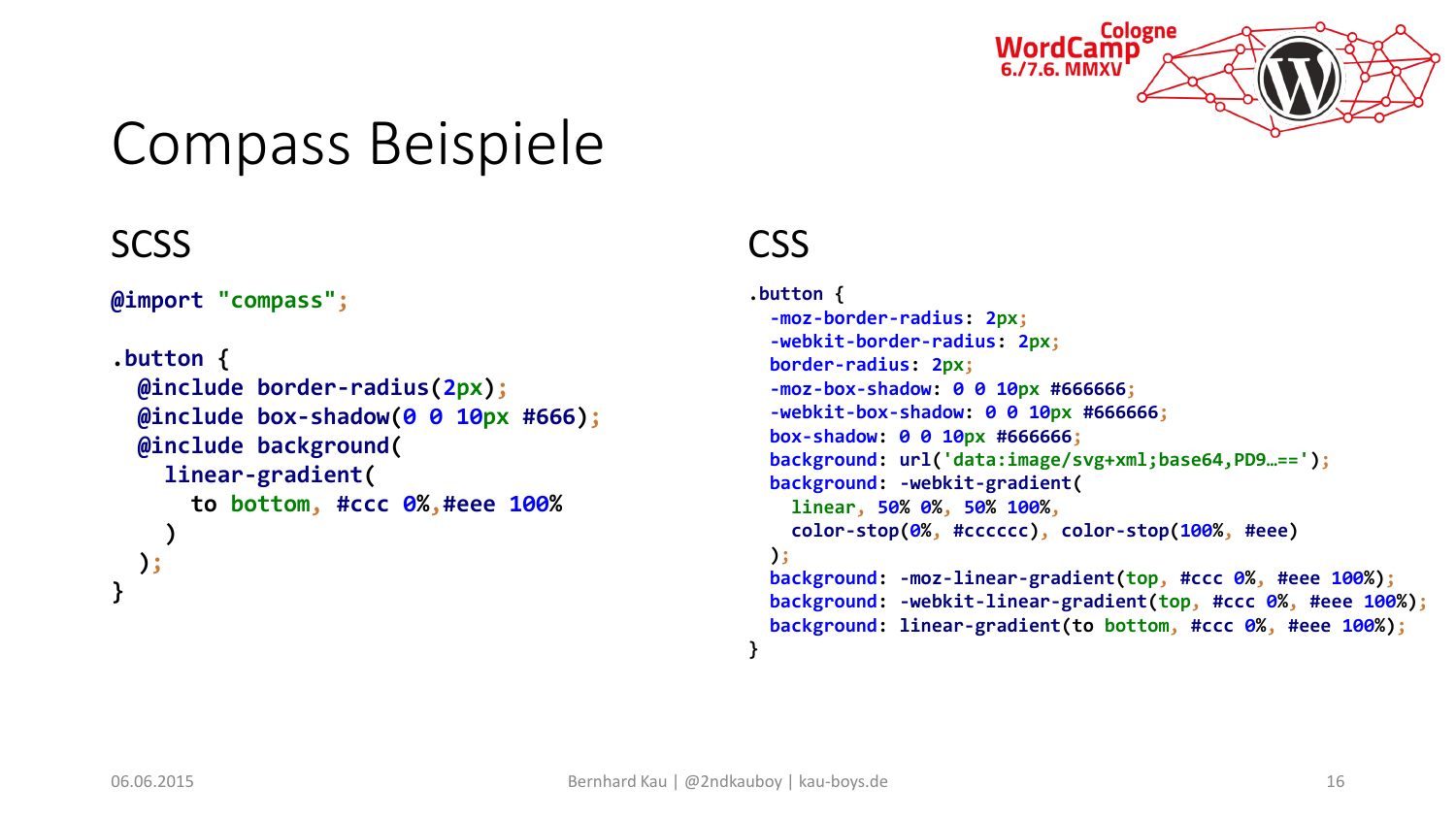

# Welcher Browser unterstützt SASS?

# KEINER<sup>®</sup>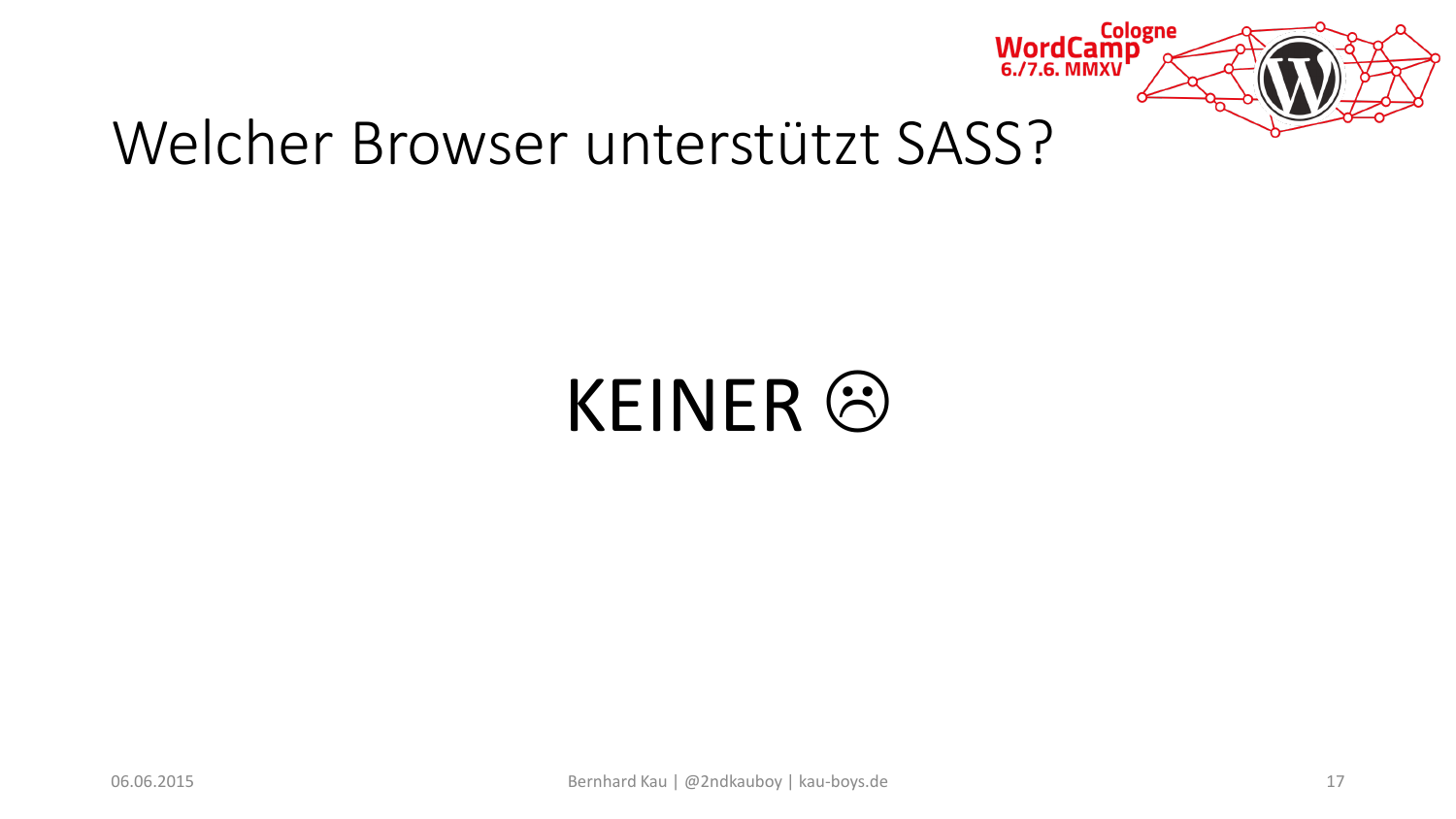

# Und wie funktioniert das dann?

## SASS wird kompiliert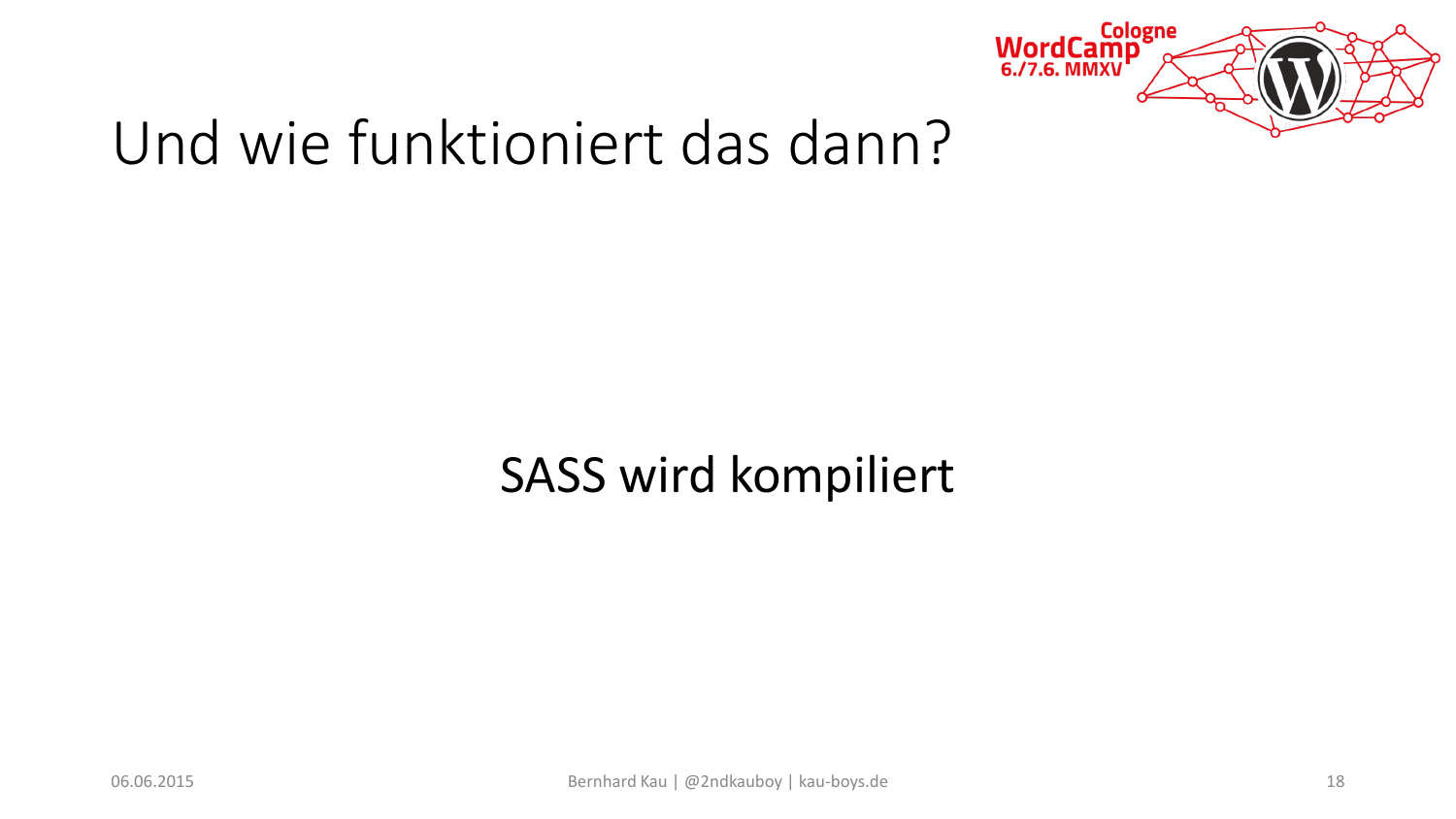

# Womit wird SASS kompiliert?

- SASS/Compass (Ruby gem)
- libsass (C/C++ Bibliothek, implementiert in viele anderen Sprachen)
- grunt-sass (libsass)/grunt-contrib-sass (ruby)
- grunt-compass (veraltet)/grunt-contrib-compass (ruby)
- gulp-sass (libsass)/gulp-ruby-sass (ruby)
- gulp-compass (ruby)
- CodeKit (Mac, kommerziell)
- Compass.app (Mac, kommerziell)
- <http://sassmeister.com/> (Online-Kompiler mit vielen Erweiterungen)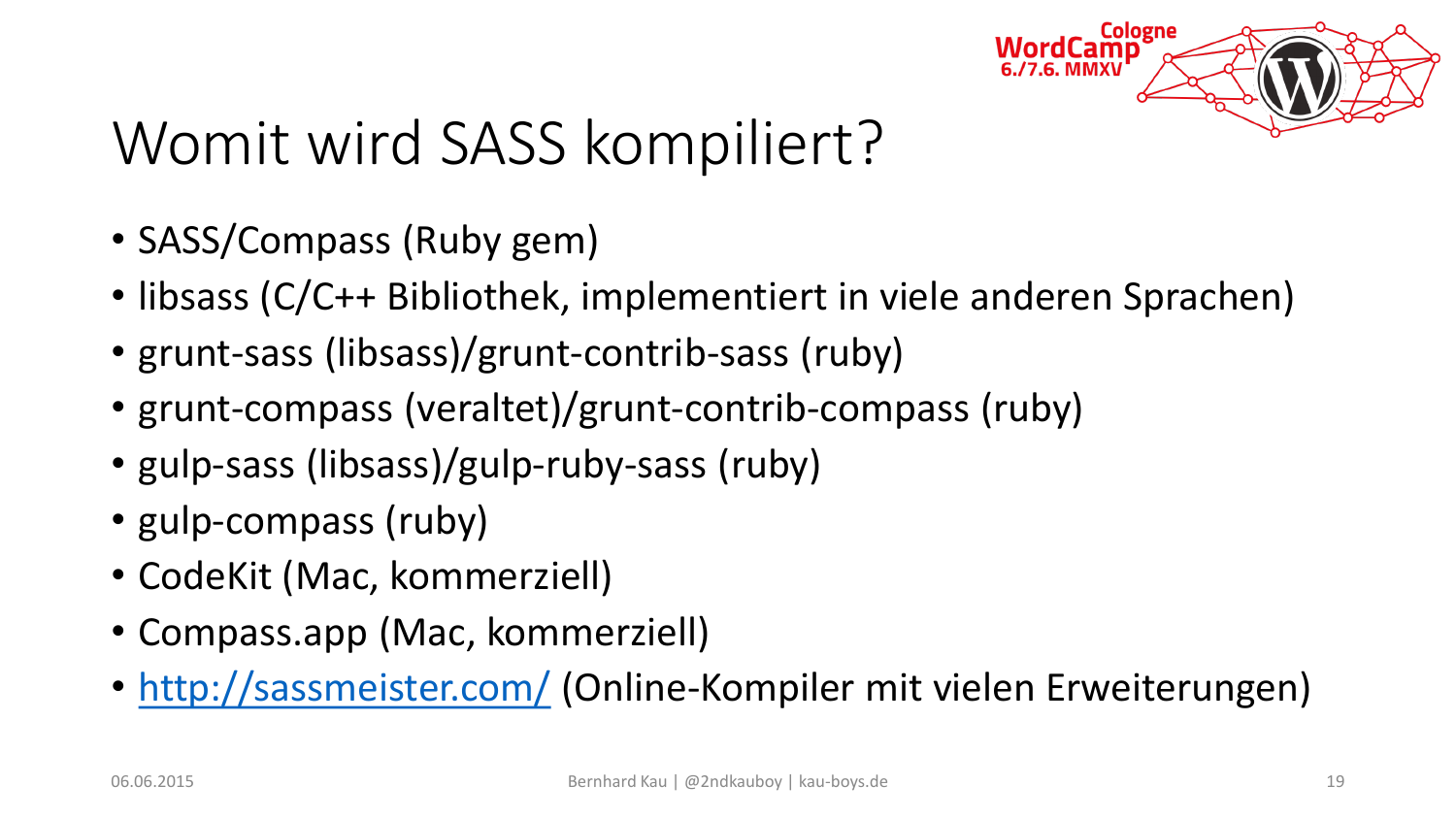

# Alternativen

- CSS-Präprozessoren:
	- LESS
	- Stylus
	- Myth
- CSS-Postprozessor
	- Autoprefixer
	- Pleeease (node.js)
- $\cdot$  CSS3/CSS4  $\odot$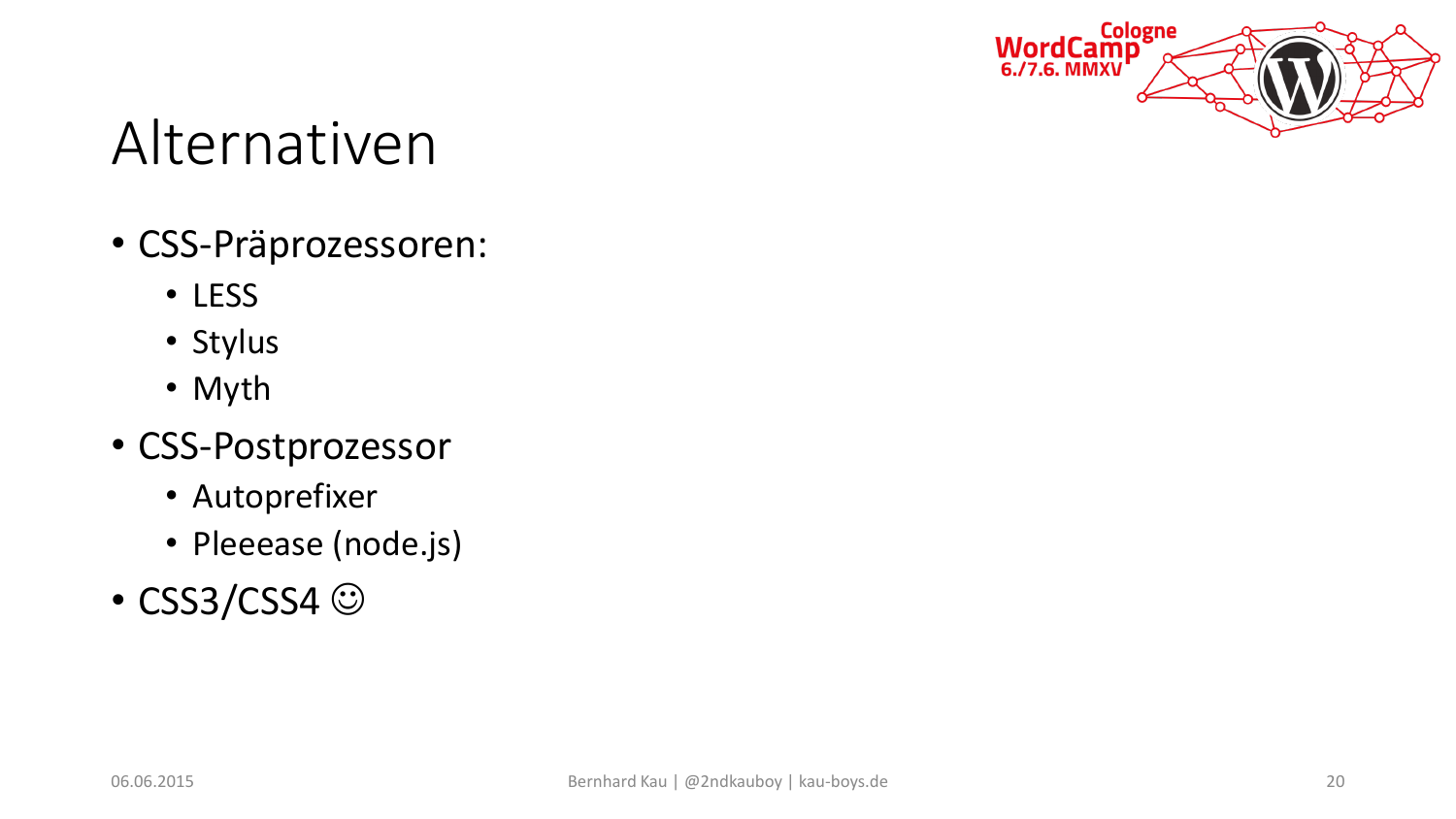

# Praxistipps (Kommentare)

Vorsicht mit Kommentaren!

- SASS hat zwei Arten von Kommentaren
	- einzeilige (gibt es in klassischem CSS nicht)
	- mehrzeilige
- einzeilige Kommentare werden beim Kompilieren entfernt
- mehrzeilige Kommentare bleiben unkompiliert erhalten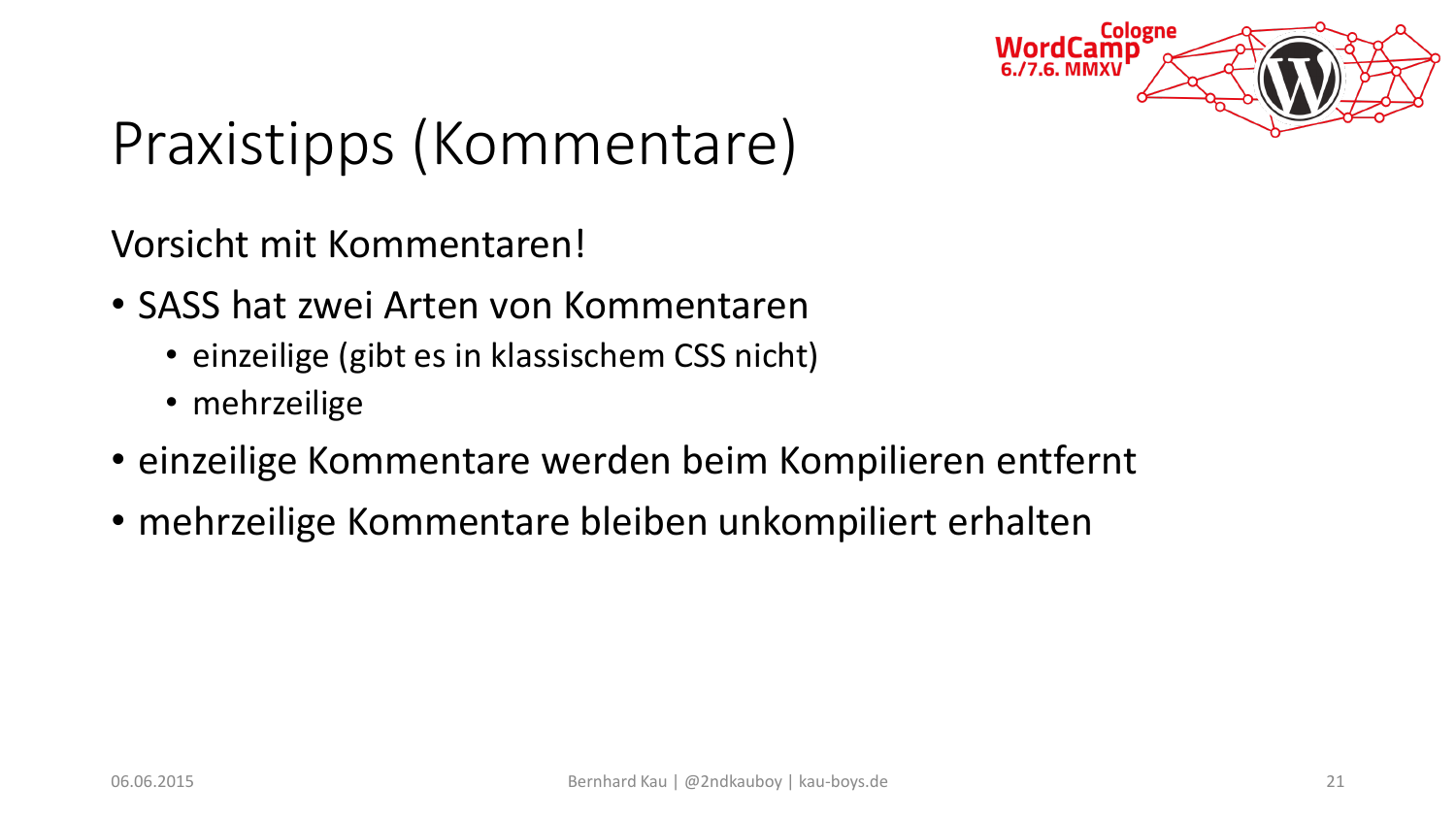

# Praxistipps (Kommentare)

## SCSS<sup>CSS</sup>

```
$main-font-color: black;
$main-background-color: white;
```

```
body {
  color: $main-font-color;
}
```

```
.content {
 // color: $main-font-color;
  /*
 background-color: $main-background-color;
 margin: 0;
  */
 margin: 0 auto;
}
```

```
body {
  color: black;
}
```

```
.content {
 /*
 background-color: $main-background-color;
 margin: 0;
  */
 margin: 0 auto;
}
```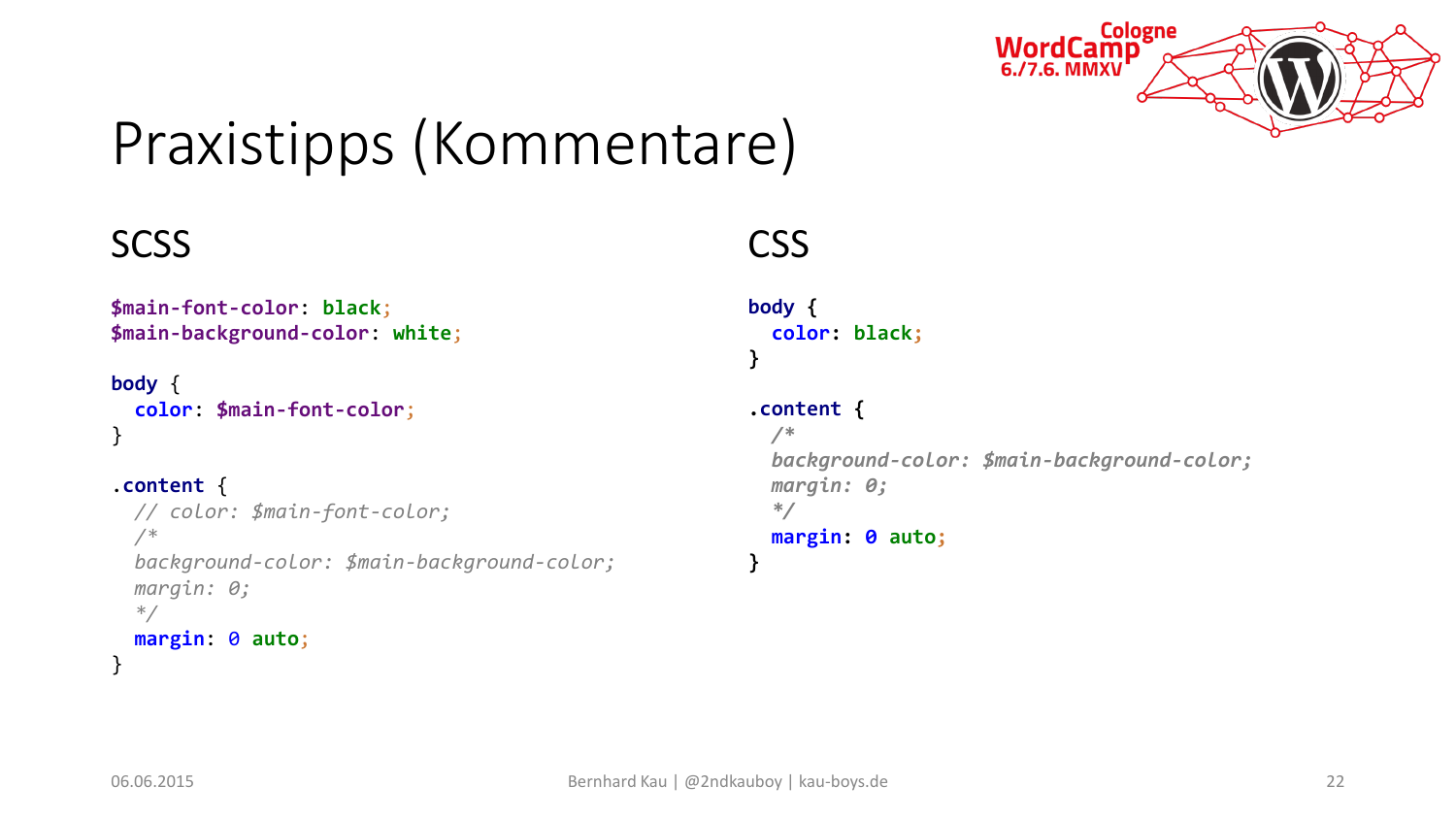

# Praxistipps (Verschachtelung)

## HTML SCSS

```
<div class="main-nav">
   <ul class="nav-list">
      <li class="nav-node">
         <a class="nav-link" href="#"></a>
      </li>
      <li class="nav-node">
         <a class="nav-link" href="#"></a>
     </li>
      <li class="nav-node">
         <a class="nav-link" href="#"></a>
      </li>
  </ul>
</div>
```
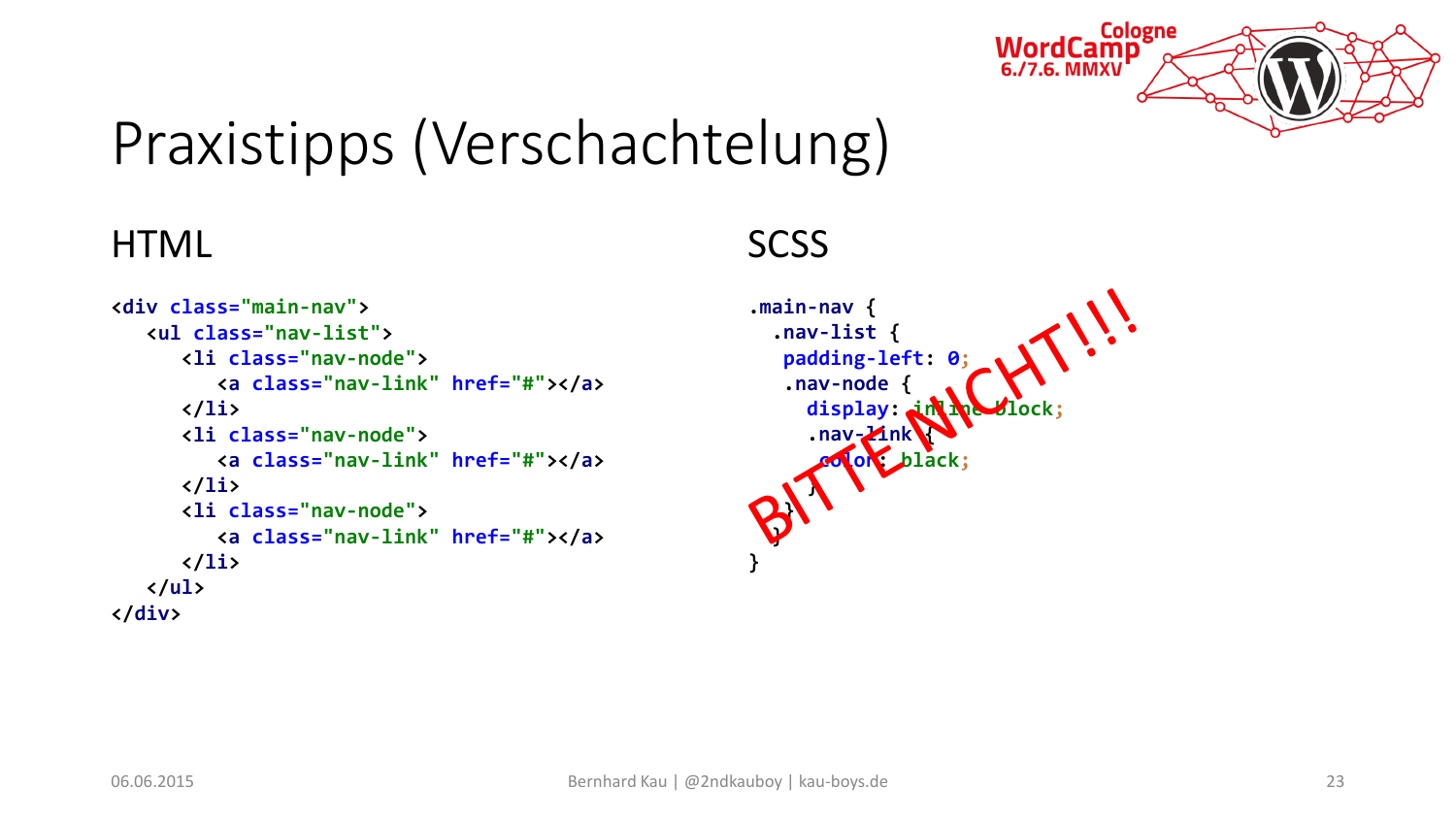

# Praxistipps (Verschachtelung)

## SCSS (schlecht!) CSS

```
.main-nav {
  .nav-list {
  padding-left: 0;
   .nav-node {
     display: inline-block;
     .nav-link {
      color: black;
     }
   }
  }
}
```

```
.main-nav .nav-list {
 padding-left: 0;
}
.main-nav .nav-list .nav-node {
 display: inline-block;
}
.main-nav .nav-list .nav-node .nav-link {
 color: black;
}
```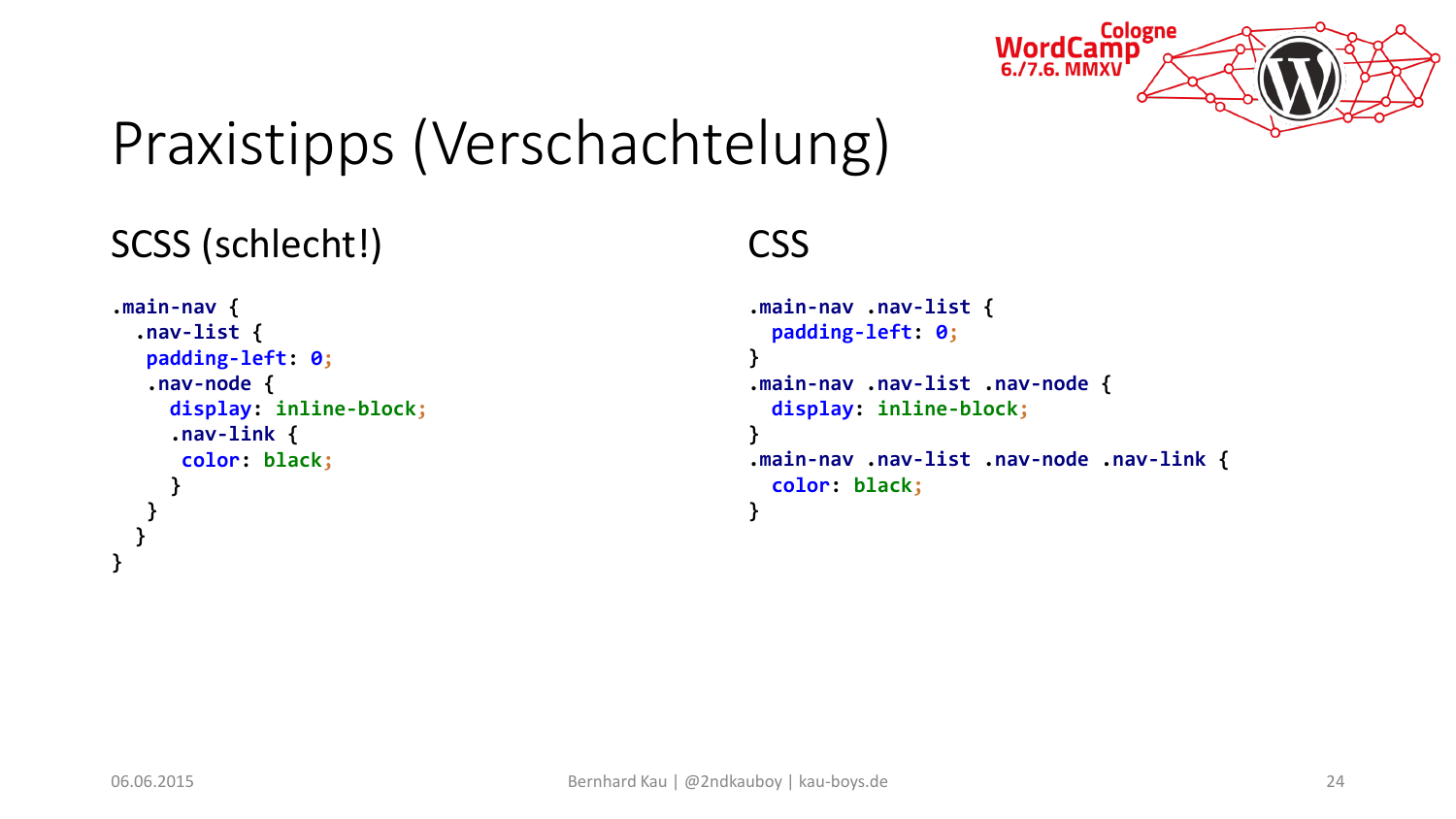

# Praxistipps (Verschachtelung)

## SCSS (besser!) CSS

```
.main-nav {
  .nav-list {
    padding-left: 0;
  }
  .nav-node {
   display: inline-block;
  }
  .nav-link {
    color: black;
  }
}
```

```
.main-nav .nav-list {
 padding-left: 0;
}
.main-nav .nav-node {
 display: inline-block;
}
.main-nav .nav-link {
 color: black;
}
```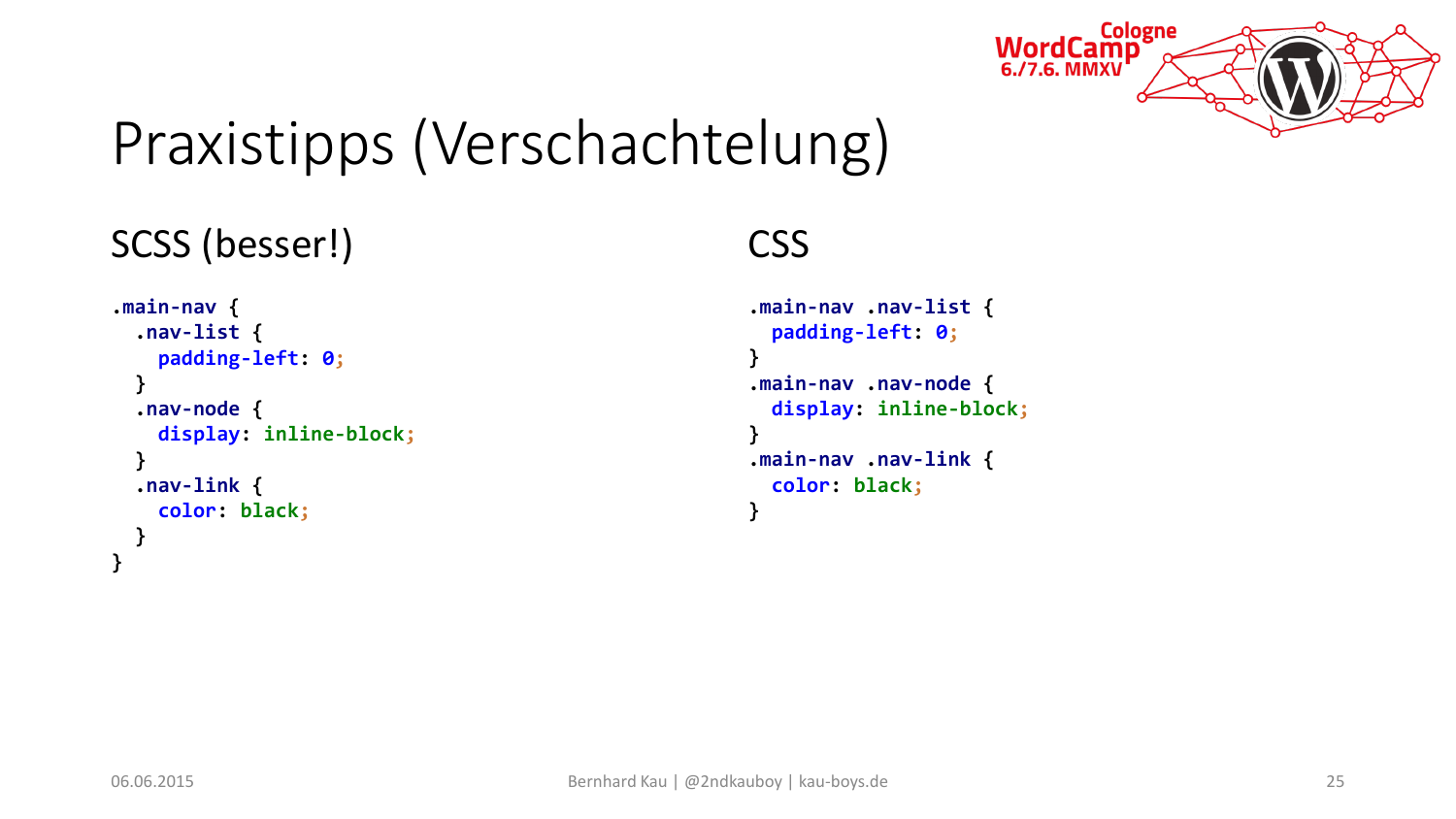

# Praxistipps (Der Eltern-Selektor, &")

## SCSS<sup>CSS</sup>

```
/* falsch */
.nav-link {
  color: black;
  .active { color: navy; }
  :hover { color: gray; }
}
/* richtig */
.nav-link {
  color: black;
  &.active { color: navy; }
  &:hover { color: gray; }
}
```

```
/* falsch */
.nav-link { color: black; }
.nav-link .active { color: navy; }
.nav-link :hover { color: gray; }
```

```
/* richtig */
.nav-link { color: black; }
.nav-link.active { color: navy; }
.nav-link:hover { color: gray; }
```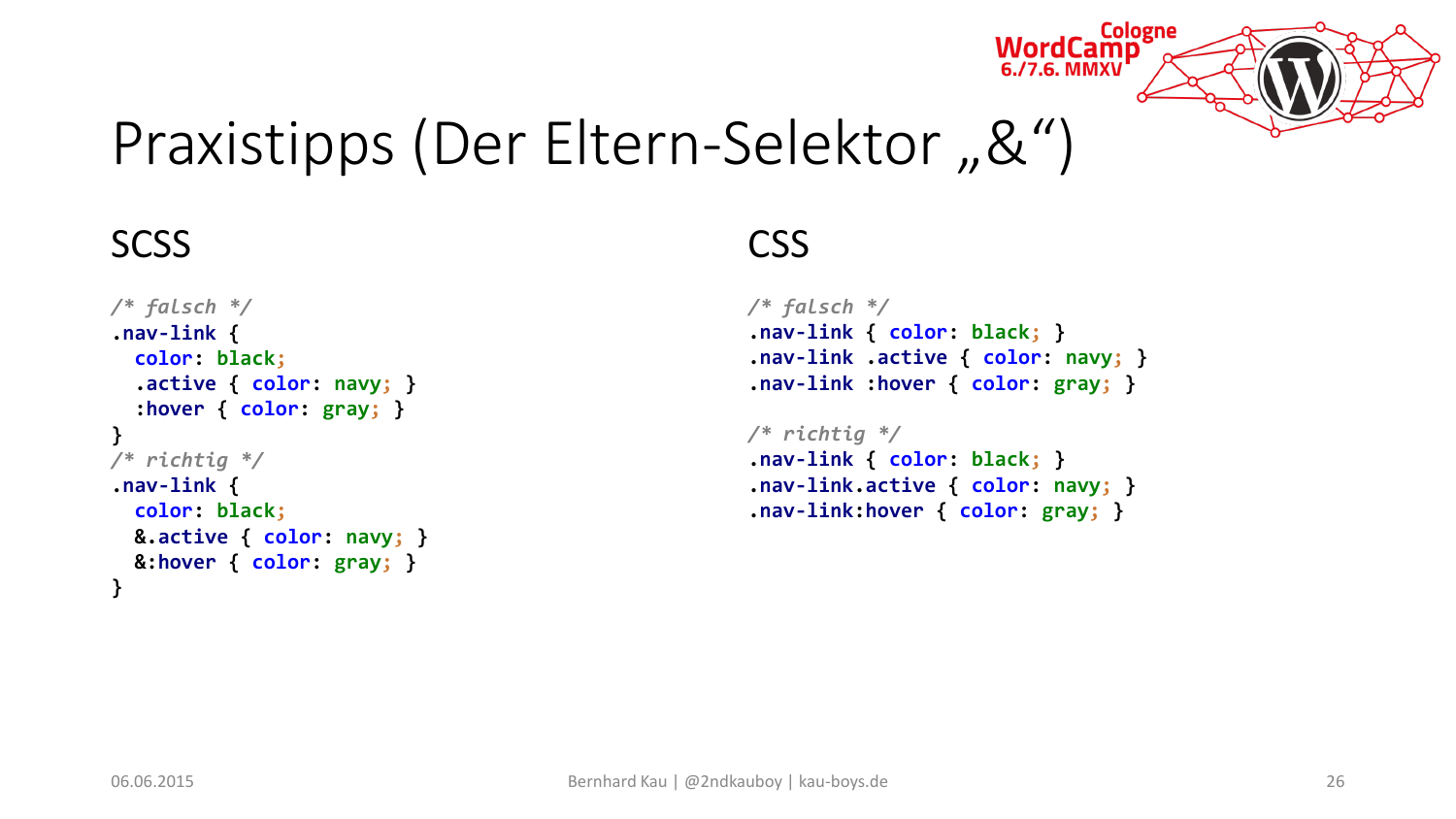

# Praxistipps (Der Eltern-Selektor "&")

## SCSS (nicht sehr verständlich) CSS

```
.social-link {
 border: 0;
 &-facebook {
  background-image: url(facebook.png);
  }
 &-twitter {
  background-image: url(twitter.png);
  }
}
```

```
.social-link {
 border: 0;
}
.social-link-facebook {
 background-image: url(facebook.png);
}
.social-link-twitter {
 background-image: url(twitter.png);
}
```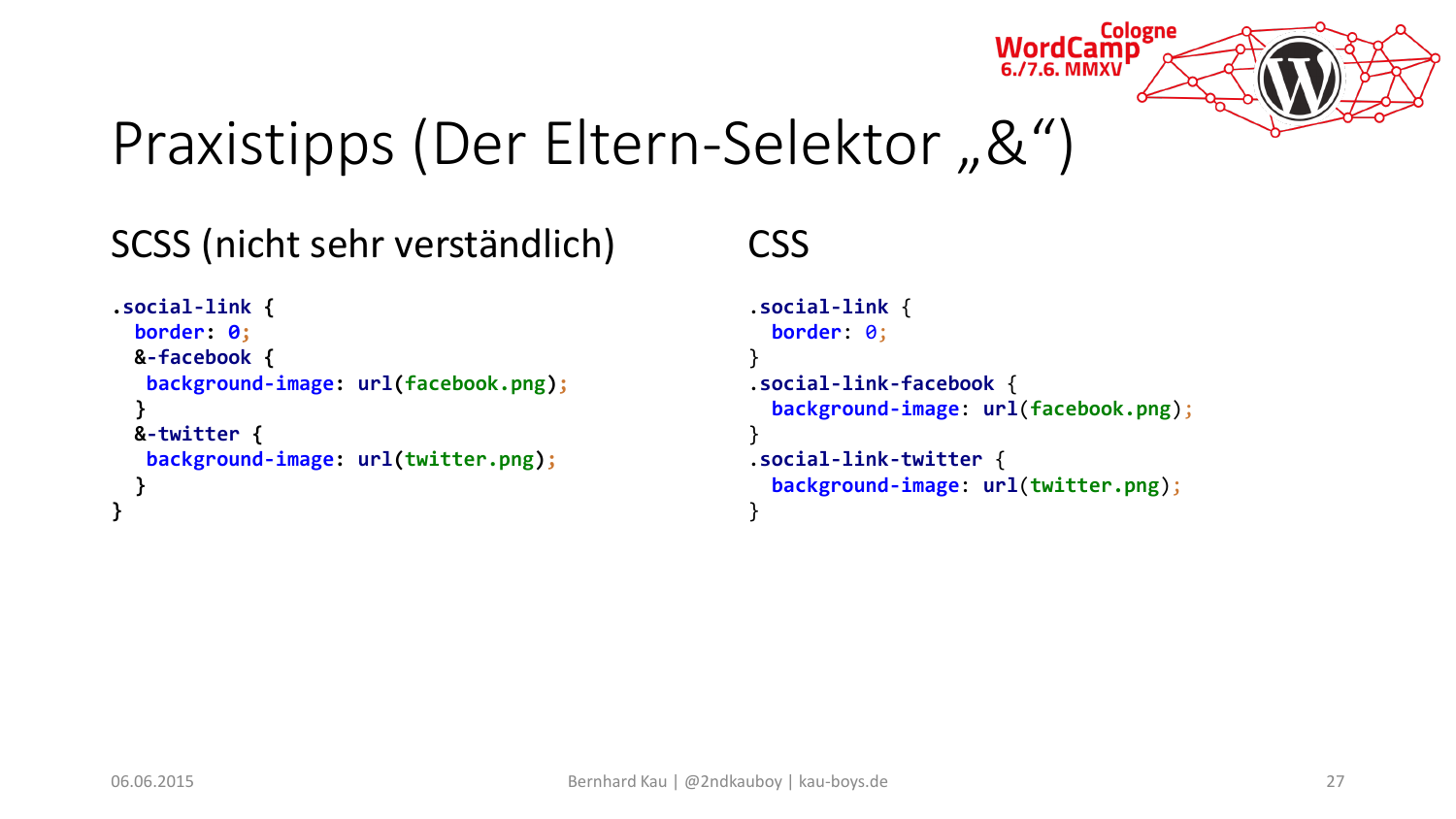

# Praxistipps (Der Eltern-Selektor "&")

SCSS (redundate Verschachtelung) SCSS (optimiert)

```
.message {
  span {
    a {
      border-color: gray;
    }
  }
}
body.error .message {
  span {
    a {
      border-color: red;
    }
  }
}
```

```
.message {
 span {
    a {
      border-color: gray;
      body.error & {
        border-color: red;
     }
    }
  }
}
```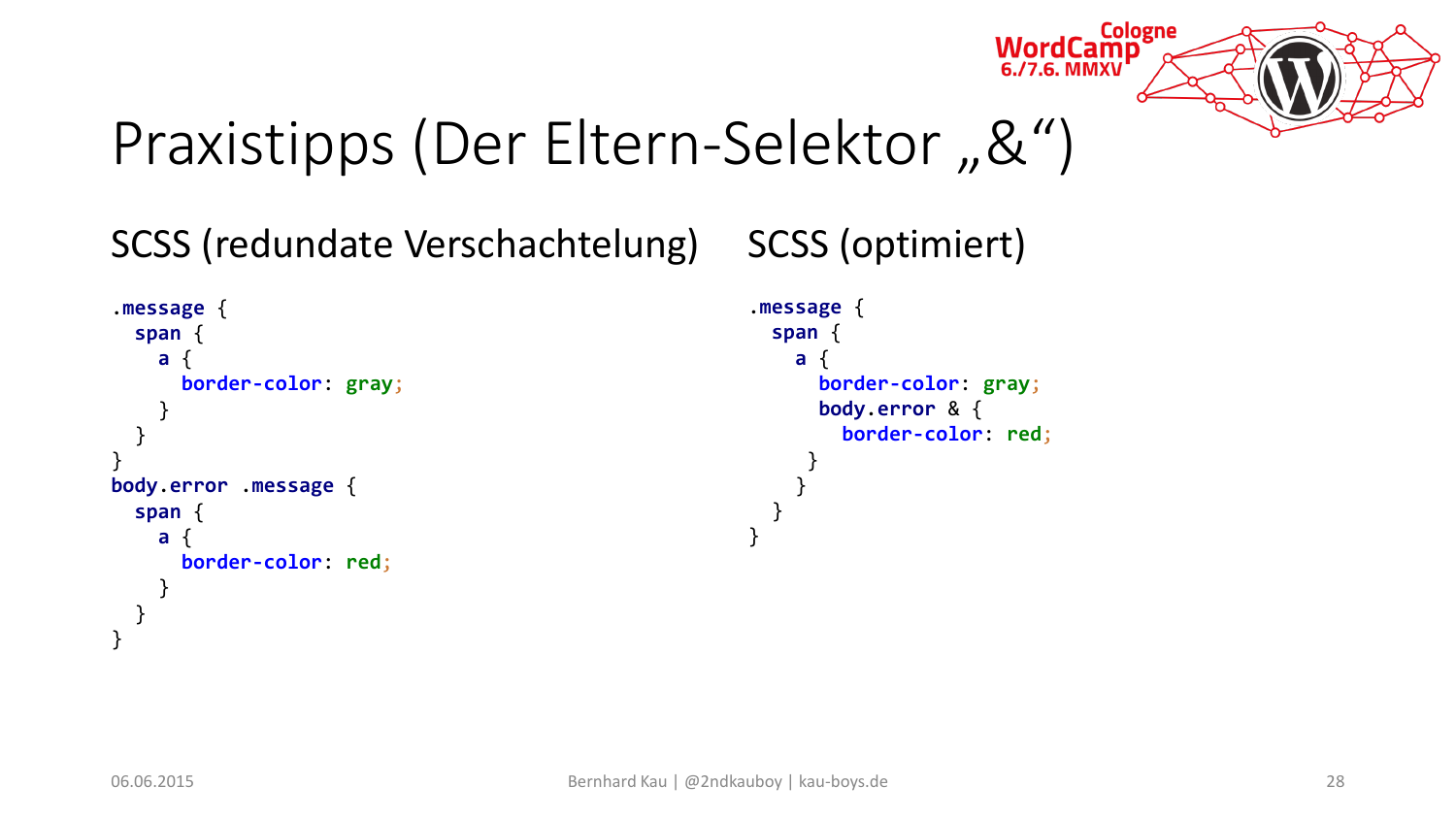

# Praxistipps (nützliche Mixins)

```
Inhalt je nach Pixeldichte (Retina)
```

```
@mixin pixel-ratio($ratio){
 @media (-webkit-min-device-pixel-ratio: $ratio), /* Webkit browsers */
        (min--moz-device-pixel-ratio: $ratio), /* old Firefox (prior to FF 16) */
        (min-resolution: #{$ratio}dppx), /* the standard using dppx */
        (min-resolution: #{$ratio * 96}dpi){ /* fallback using dpi */
   @content;
 }
```
**}**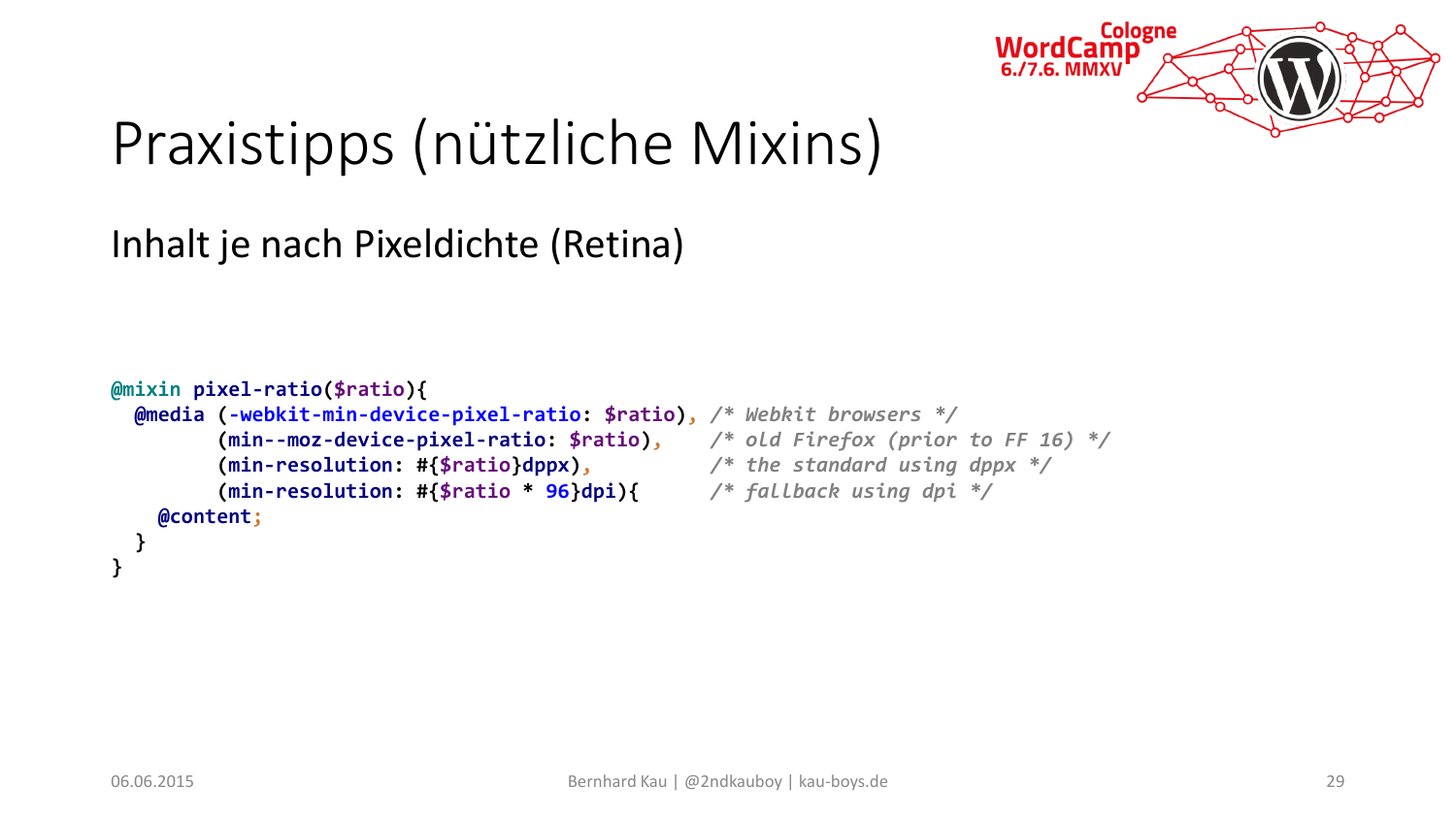

# Praxistipps (nützliche Mixins)

## Unterschiedliche Hintergrundbilder je nach Pixeldichte

```
@mixin background-image-hidpi($normalImage, $hdpiImage, $ratio){
 // normal image
 background-image: url('#{$normalImage}');
 // high dpi image
 @include pixel-ratio($ratio){
    background-image: url('#{$hdpiImage}');
  }
}
```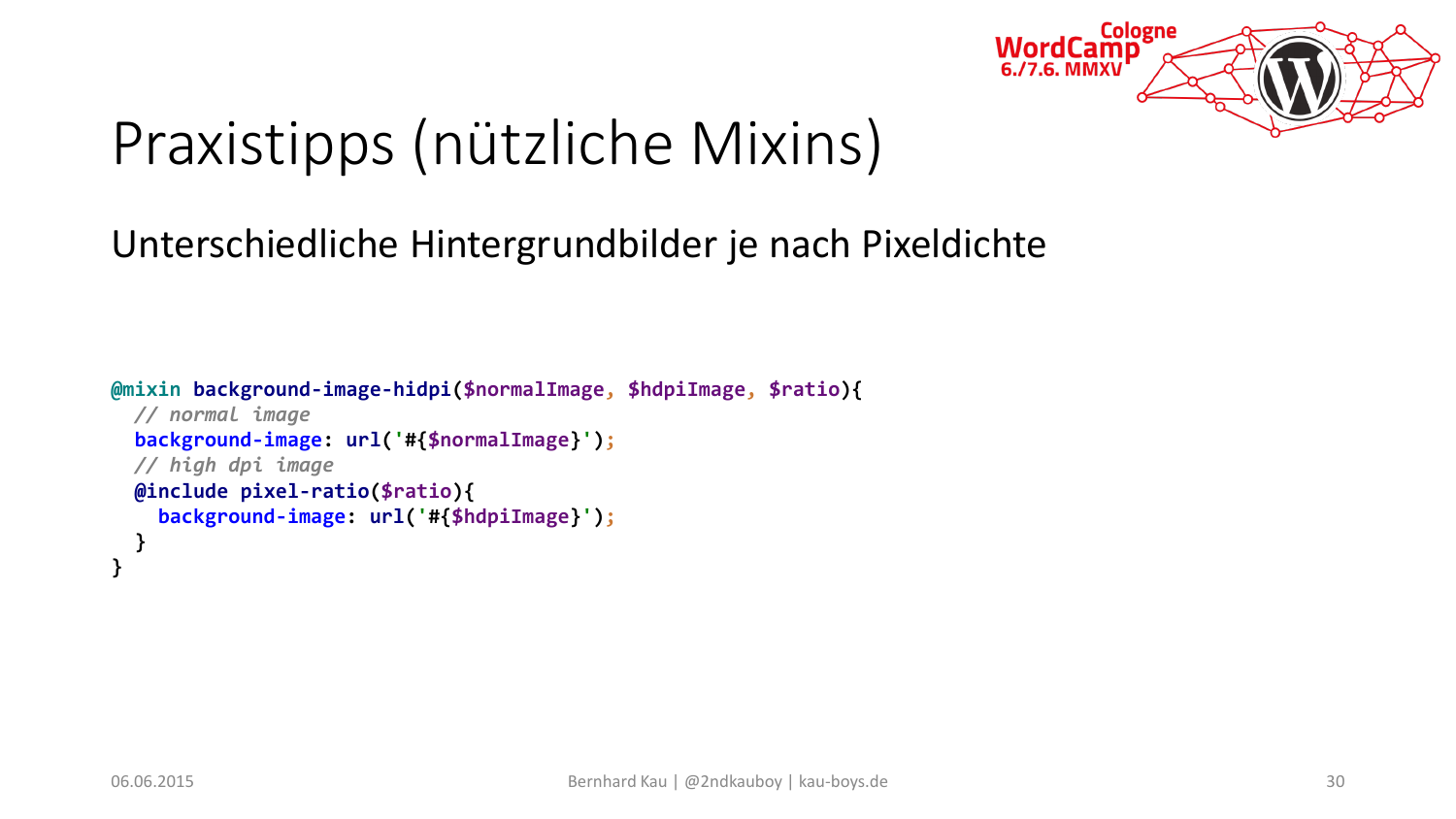

# Praxistipps (nützliche Mixins)

## Mobile First im IE<9

```
@mixin respond-to-ie($size){
  @if $old-ie {
    @content;
  } @else {
    @media all and (min-width: $size) {
      @content;
    }
  }
```

```
<!--[if lte IE 8]>
<link rel="stylesheet" href="old_ie.css" media="all" />
<![endif]-->
<!--[if gt IE 8]><!-->
<link rel="stylesheet" href="styles.css" media="all" />
<!--<![endif]-->
```

```
style.scss
```

```
$old-ie: false !default;
@import "respond-to-ie";
```

```
@include respond-to-ie($breakMedium){
  body {
    margin: 0;
  }
}
```
old\_ie.scss

```
$old-ie: true;
@import styles.scss
```
}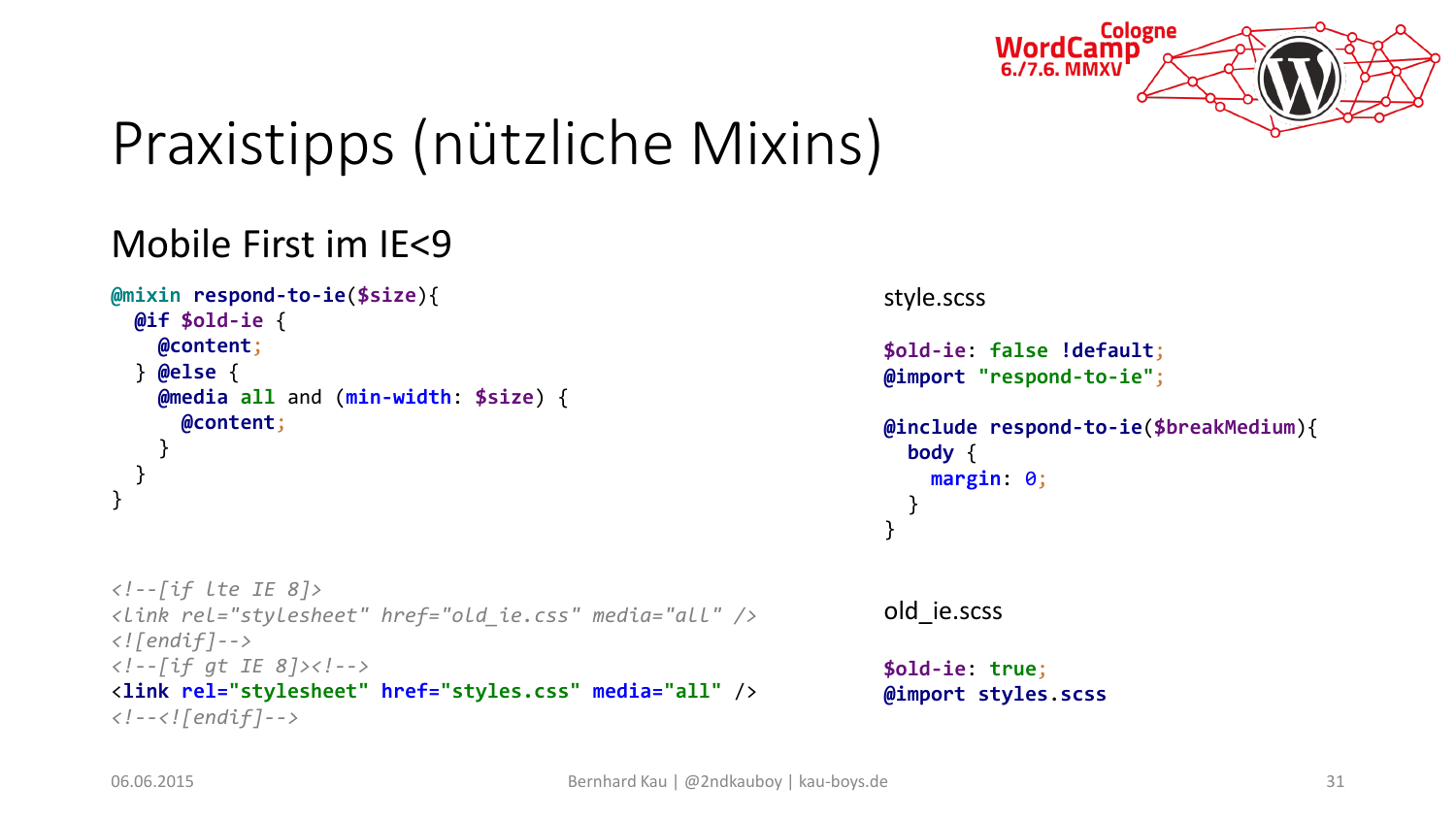

# Praxistipps (alterntive Stylesheets)

**<link rel="stylesheet" title="(current)" href="topnav\_current.css" /> <link rel="stylesheet alternate" title="red" href="topnav\_red.css" /> <link rel="stylesheet alternate" title="blue" href="topnav\_blue.css" /> <link rel="stylesheet alternate" title="green" href="topnav\_green.css" />**

*// overwrite navigation Colors* **\$topnavBackgroundColor**: **transparent**; **\$topnavColor**: **\$colorWhite**; **\$topnavHoverBackgroundColor**: **\$colorWhite**; **\$topnavHoverColor**: **\$colorWhite**; **\$topnavActiveBackgroundColor**: **#3F80E9**; **\$topnavActiveColor**: **\$colorWhite**; **\$subnavBackgroundColor**: **#3F80E9**; **\$subnavColor**: **\$colorWhite**; **\$subnavDividerColor**: **\$colorWhite**;

**@import "topnav\_medium"**;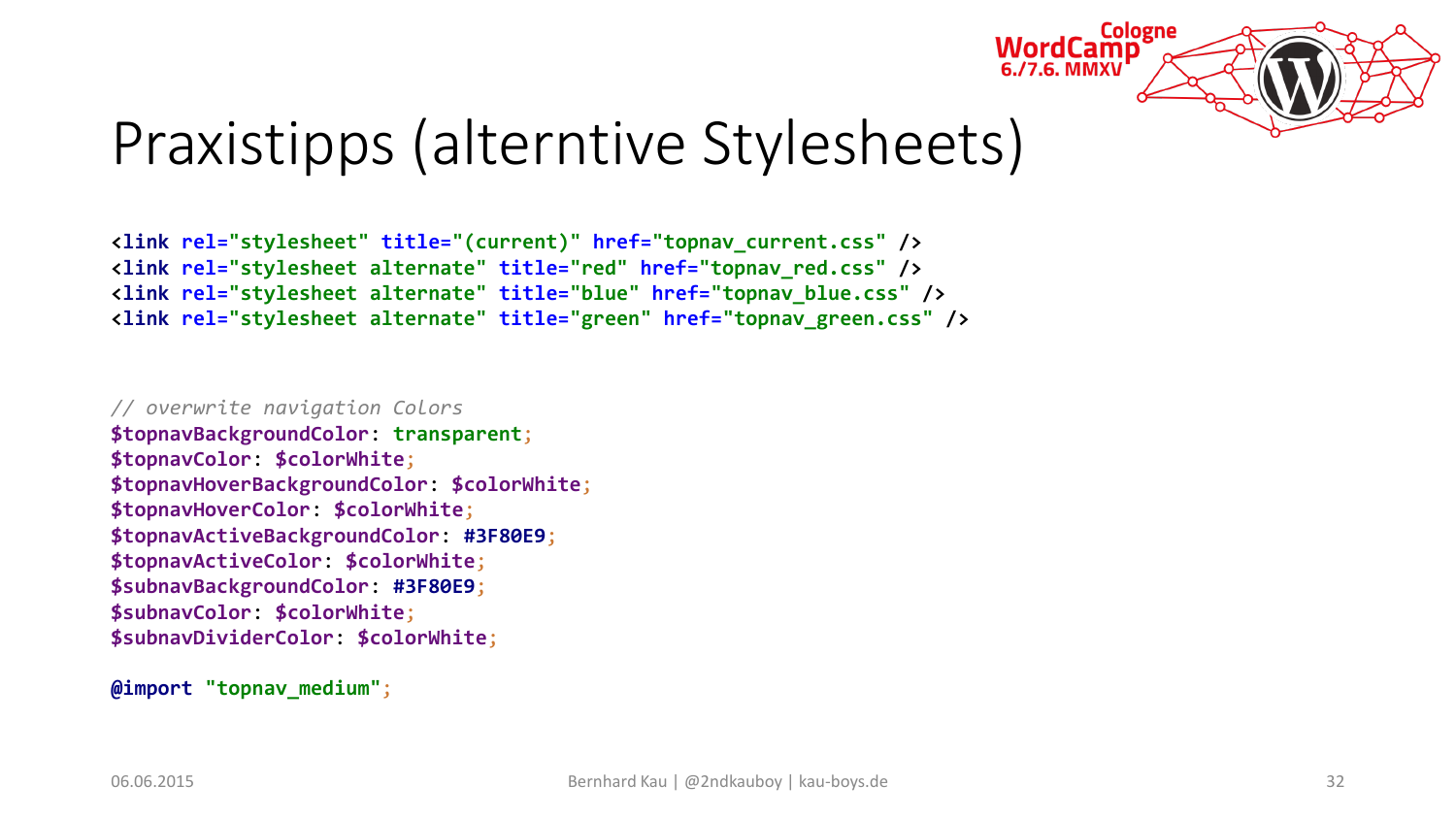

# Quellen/Weiterführende Links

- <http://sass-lang.com/>
- [http://compass-style.org](http://compass-style.org/)
- <http://sass-compatibility.github.io/>